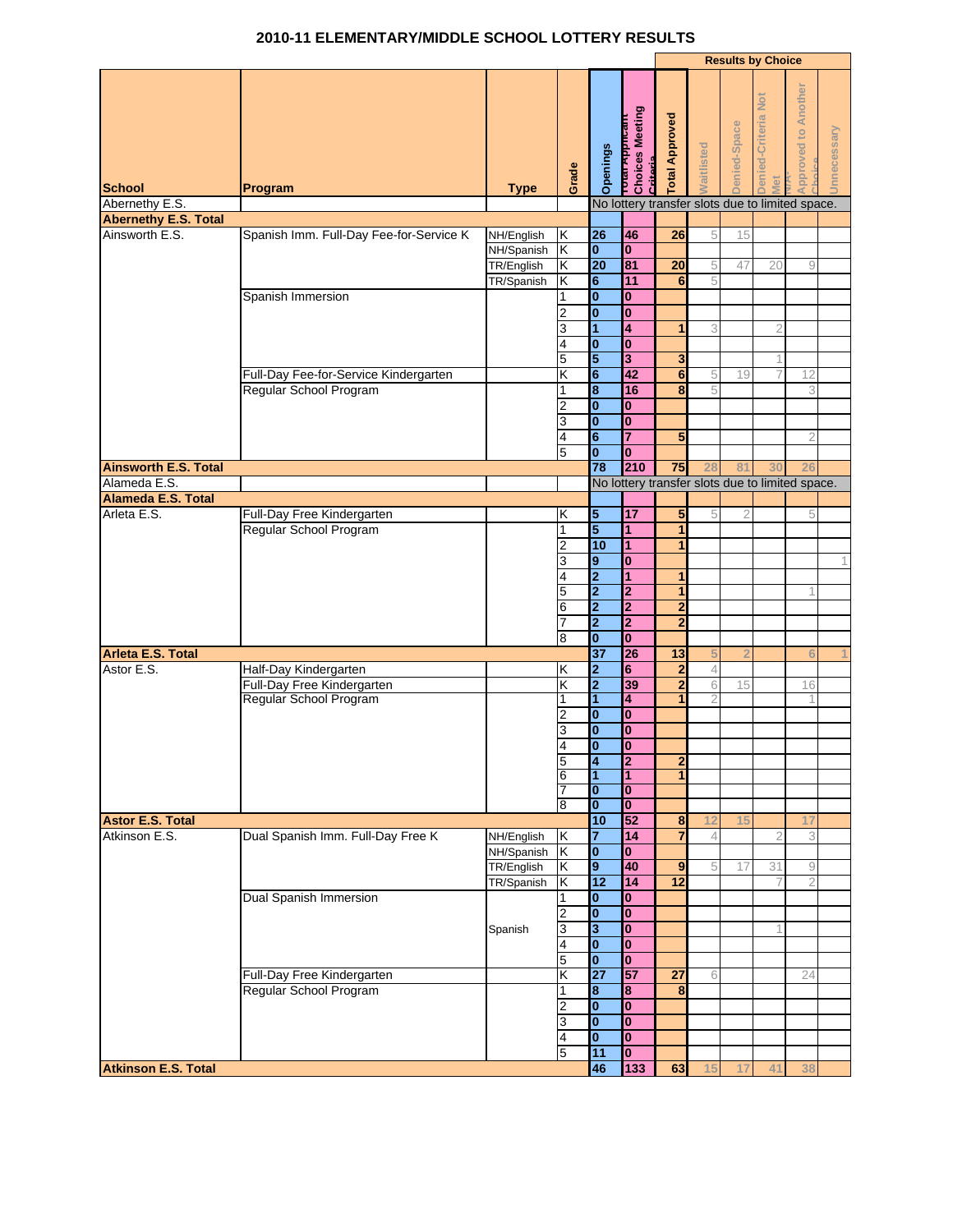| <b>Approved to Another</b><br>Denied-Criteria Not<br><mark>רטיפו א</mark> וטונים<br>Choices Meeting<br><b>Total Approved</b><br>Denied-Space<br>Unnecessary<br>Waitlisted<br>Openings<br>Critoria<br>Grade<br>Met<br><b>School</b><br>Program<br><b>Type</b><br>Dual Spanish Imm. Full-Day Free K<br>Beach E.S.<br>16<br>20<br>16<br>Spanish<br>Κ<br>$\overline{2}$<br>K<br>20<br>76<br>$\overline{20}$<br>29<br>19<br>English<br>16<br>8<br><b>Dual Spanish Immersion</b><br>0<br>1<br>7<br>English<br>$\mathbf{2}$<br>3<br>2<br>4<br>$\overline{2}$<br>$\overline{1}$<br>1<br>Spanish<br>$\overline{2}$<br>$\bf{0}$<br>$\bf{0}$<br>English<br>$\overline{2}$<br>2<br>3<br>$\overline{2}$<br>Spanish<br>3<br>$\bf{0}$<br>$\bf{0}$<br>English<br>3<br>1<br>1<br>Spanish<br>4<br>$\bf{0}$<br>$\mathbf{0}$<br>$\overline{\mathbf{0}}$<br>5<br>$\mathbf{0}$<br>2<br>6<br>$\bf{0}$<br>Spanish<br>$\mathbf{0}$<br>$\bf{0}$<br>7<br>$\overline{\mathbf{0}}$<br>$\mathbf{0}$<br>8<br>Full-Day Free Kindergarten<br>Κ<br>3<br>39<br>3<br>5<br>14<br>17<br>Regular School Program<br>0<br>$\bf{0}$<br>1<br>$\overline{1}$<br>$\mathbf{0}$<br>2<br>5<br>$\bf{0}$<br>3<br>$\bf{0}$<br>$\bf{0}$<br>4<br>5<br>5<br>1<br>1<br>8<br>6<br>1<br>1<br>3<br>4<br>1<br>$\mathbf{1}$<br>1<br>$\overline{1}$<br>$\mathbf{0}$<br>8<br>60<br>157<br><b>Beach E.S. Total</b><br>46<br>41<br>35<br>35<br>24<br>$\overline{\mathbf{0}}$<br>13<br>Beaumont M.S.<br>Regular School Program<br>19<br>6<br>Guarantee<br>6<br>75<br>175<br>76<br>6<br>20<br>37<br>3<br>42<br>$\overline{7}$<br>5<br>30<br>8<br>17<br>$\bf{0}$<br>1<br>8<br>1<br>Guarantee<br>10<br>$\overline{14}$<br>10<br>8<br>4<br>90<br>239<br>3<br><b>Beaumont M.S. Total</b><br>108<br>37<br>37<br>57<br><b>Beverly Cleary School</b><br>1<br>8<br>Full-Day Fee-for-Service Kindergarten<br>Κ<br>6<br>1<br>16<br>10<br>$\overline{\mathbf{c}}$<br>8<br>Regular School Program<br>1<br>1<br>1<br>7<br>5<br>2<br>1<br>3<br>1<br>6<br>3<br>1<br>4<br>3<br>4<br>1<br>1<br>5<br>7<br>5<br>1<br>1<br>5<br>5<br>3<br>26<br>18<br>6<br>$\overline{2}$<br>$\overline{1}$<br>$\overline{\mathbf{A}}$<br>$\overline{2}$<br>8<br>$\overline{\mathbf{0}}$<br>$\overline{\mathbf{0}}$<br>12<br>$\overline{72}$<br><b>Beverly Cleary School Total</b><br>14<br>35<br>23<br>Boise-Eliot E.S.<br>10<br>Full-Day Free Kindergarten<br>Κ<br>28<br>$\overline{11}$<br>5<br>5<br>Regular School Program<br>5<br>1<br>4<br>3<br>1<br>5<br>1<br>1<br>2<br>5<br>$\overline{1}$<br>3<br>5<br>4<br>2<br>1<br>5<br>1<br>5<br>1<br>$\overline{\mathbf{5}}$<br>3<br>6<br>3<br>5<br>2<br>7<br>1<br>5<br>8<br>1<br>1<br><b>Boise-Eliot E.S. Total</b><br>50<br>43<br>$\overline{17}$<br>16 |  |  |  |  |  |  |
|---------------------------------------------------------------------------------------------------------------------------------------------------------------------------------------------------------------------------------------------------------------------------------------------------------------------------------------------------------------------------------------------------------------------------------------------------------------------------------------------------------------------------------------------------------------------------------------------------------------------------------------------------------------------------------------------------------------------------------------------------------------------------------------------------------------------------------------------------------------------------------------------------------------------------------------------------------------------------------------------------------------------------------------------------------------------------------------------------------------------------------------------------------------------------------------------------------------------------------------------------------------------------------------------------------------------------------------------------------------------------------------------------------------------------------------------------------------------------------------------------------------------------------------------------------------------------------------------------------------------------------------------------------------------------------------------------------------------------------------------------------------------------------------------------------------------------------------------------------------------------------------------------------------------------------------------------------------------------------------------------------------------------------------------------------------------------------------------------------------------------------------------------------------------------------------------------------------------------------------------------------------------------------------------------------------------------------------------------------------------------------------------------------------------------------------------------------------------------------------------------------------------------------------------------------------------------------------------------------------------------------------------------------------------------------------------------|--|--|--|--|--|--|
|                                                                                                                                                                                                                                                                                                                                                                                                                                                                                                                                                                                                                                                                                                                                                                                                                                                                                                                                                                                                                                                                                                                                                                                                                                                                                                                                                                                                                                                                                                                                                                                                                                                                                                                                                                                                                                                                                                                                                                                                                                                                                                                                                                                                                                                                                                                                                                                                                                                                                                                                                                                                                                                                                                   |  |  |  |  |  |  |
|                                                                                                                                                                                                                                                                                                                                                                                                                                                                                                                                                                                                                                                                                                                                                                                                                                                                                                                                                                                                                                                                                                                                                                                                                                                                                                                                                                                                                                                                                                                                                                                                                                                                                                                                                                                                                                                                                                                                                                                                                                                                                                                                                                                                                                                                                                                                                                                                                                                                                                                                                                                                                                                                                                   |  |  |  |  |  |  |
|                                                                                                                                                                                                                                                                                                                                                                                                                                                                                                                                                                                                                                                                                                                                                                                                                                                                                                                                                                                                                                                                                                                                                                                                                                                                                                                                                                                                                                                                                                                                                                                                                                                                                                                                                                                                                                                                                                                                                                                                                                                                                                                                                                                                                                                                                                                                                                                                                                                                                                                                                                                                                                                                                                   |  |  |  |  |  |  |
|                                                                                                                                                                                                                                                                                                                                                                                                                                                                                                                                                                                                                                                                                                                                                                                                                                                                                                                                                                                                                                                                                                                                                                                                                                                                                                                                                                                                                                                                                                                                                                                                                                                                                                                                                                                                                                                                                                                                                                                                                                                                                                                                                                                                                                                                                                                                                                                                                                                                                                                                                                                                                                                                                                   |  |  |  |  |  |  |
|                                                                                                                                                                                                                                                                                                                                                                                                                                                                                                                                                                                                                                                                                                                                                                                                                                                                                                                                                                                                                                                                                                                                                                                                                                                                                                                                                                                                                                                                                                                                                                                                                                                                                                                                                                                                                                                                                                                                                                                                                                                                                                                                                                                                                                                                                                                                                                                                                                                                                                                                                                                                                                                                                                   |  |  |  |  |  |  |
|                                                                                                                                                                                                                                                                                                                                                                                                                                                                                                                                                                                                                                                                                                                                                                                                                                                                                                                                                                                                                                                                                                                                                                                                                                                                                                                                                                                                                                                                                                                                                                                                                                                                                                                                                                                                                                                                                                                                                                                                                                                                                                                                                                                                                                                                                                                                                                                                                                                                                                                                                                                                                                                                                                   |  |  |  |  |  |  |
|                                                                                                                                                                                                                                                                                                                                                                                                                                                                                                                                                                                                                                                                                                                                                                                                                                                                                                                                                                                                                                                                                                                                                                                                                                                                                                                                                                                                                                                                                                                                                                                                                                                                                                                                                                                                                                                                                                                                                                                                                                                                                                                                                                                                                                                                                                                                                                                                                                                                                                                                                                                                                                                                                                   |  |  |  |  |  |  |
|                                                                                                                                                                                                                                                                                                                                                                                                                                                                                                                                                                                                                                                                                                                                                                                                                                                                                                                                                                                                                                                                                                                                                                                                                                                                                                                                                                                                                                                                                                                                                                                                                                                                                                                                                                                                                                                                                                                                                                                                                                                                                                                                                                                                                                                                                                                                                                                                                                                                                                                                                                                                                                                                                                   |  |  |  |  |  |  |
|                                                                                                                                                                                                                                                                                                                                                                                                                                                                                                                                                                                                                                                                                                                                                                                                                                                                                                                                                                                                                                                                                                                                                                                                                                                                                                                                                                                                                                                                                                                                                                                                                                                                                                                                                                                                                                                                                                                                                                                                                                                                                                                                                                                                                                                                                                                                                                                                                                                                                                                                                                                                                                                                                                   |  |  |  |  |  |  |
|                                                                                                                                                                                                                                                                                                                                                                                                                                                                                                                                                                                                                                                                                                                                                                                                                                                                                                                                                                                                                                                                                                                                                                                                                                                                                                                                                                                                                                                                                                                                                                                                                                                                                                                                                                                                                                                                                                                                                                                                                                                                                                                                                                                                                                                                                                                                                                                                                                                                                                                                                                                                                                                                                                   |  |  |  |  |  |  |
|                                                                                                                                                                                                                                                                                                                                                                                                                                                                                                                                                                                                                                                                                                                                                                                                                                                                                                                                                                                                                                                                                                                                                                                                                                                                                                                                                                                                                                                                                                                                                                                                                                                                                                                                                                                                                                                                                                                                                                                                                                                                                                                                                                                                                                                                                                                                                                                                                                                                                                                                                                                                                                                                                                   |  |  |  |  |  |  |
|                                                                                                                                                                                                                                                                                                                                                                                                                                                                                                                                                                                                                                                                                                                                                                                                                                                                                                                                                                                                                                                                                                                                                                                                                                                                                                                                                                                                                                                                                                                                                                                                                                                                                                                                                                                                                                                                                                                                                                                                                                                                                                                                                                                                                                                                                                                                                                                                                                                                                                                                                                                                                                                                                                   |  |  |  |  |  |  |
|                                                                                                                                                                                                                                                                                                                                                                                                                                                                                                                                                                                                                                                                                                                                                                                                                                                                                                                                                                                                                                                                                                                                                                                                                                                                                                                                                                                                                                                                                                                                                                                                                                                                                                                                                                                                                                                                                                                                                                                                                                                                                                                                                                                                                                                                                                                                                                                                                                                                                                                                                                                                                                                                                                   |  |  |  |  |  |  |
|                                                                                                                                                                                                                                                                                                                                                                                                                                                                                                                                                                                                                                                                                                                                                                                                                                                                                                                                                                                                                                                                                                                                                                                                                                                                                                                                                                                                                                                                                                                                                                                                                                                                                                                                                                                                                                                                                                                                                                                                                                                                                                                                                                                                                                                                                                                                                                                                                                                                                                                                                                                                                                                                                                   |  |  |  |  |  |  |
|                                                                                                                                                                                                                                                                                                                                                                                                                                                                                                                                                                                                                                                                                                                                                                                                                                                                                                                                                                                                                                                                                                                                                                                                                                                                                                                                                                                                                                                                                                                                                                                                                                                                                                                                                                                                                                                                                                                                                                                                                                                                                                                                                                                                                                                                                                                                                                                                                                                                                                                                                                                                                                                                                                   |  |  |  |  |  |  |
|                                                                                                                                                                                                                                                                                                                                                                                                                                                                                                                                                                                                                                                                                                                                                                                                                                                                                                                                                                                                                                                                                                                                                                                                                                                                                                                                                                                                                                                                                                                                                                                                                                                                                                                                                                                                                                                                                                                                                                                                                                                                                                                                                                                                                                                                                                                                                                                                                                                                                                                                                                                                                                                                                                   |  |  |  |  |  |  |
|                                                                                                                                                                                                                                                                                                                                                                                                                                                                                                                                                                                                                                                                                                                                                                                                                                                                                                                                                                                                                                                                                                                                                                                                                                                                                                                                                                                                                                                                                                                                                                                                                                                                                                                                                                                                                                                                                                                                                                                                                                                                                                                                                                                                                                                                                                                                                                                                                                                                                                                                                                                                                                                                                                   |  |  |  |  |  |  |
|                                                                                                                                                                                                                                                                                                                                                                                                                                                                                                                                                                                                                                                                                                                                                                                                                                                                                                                                                                                                                                                                                                                                                                                                                                                                                                                                                                                                                                                                                                                                                                                                                                                                                                                                                                                                                                                                                                                                                                                                                                                                                                                                                                                                                                                                                                                                                                                                                                                                                                                                                                                                                                                                                                   |  |  |  |  |  |  |
|                                                                                                                                                                                                                                                                                                                                                                                                                                                                                                                                                                                                                                                                                                                                                                                                                                                                                                                                                                                                                                                                                                                                                                                                                                                                                                                                                                                                                                                                                                                                                                                                                                                                                                                                                                                                                                                                                                                                                                                                                                                                                                                                                                                                                                                                                                                                                                                                                                                                                                                                                                                                                                                                                                   |  |  |  |  |  |  |
|                                                                                                                                                                                                                                                                                                                                                                                                                                                                                                                                                                                                                                                                                                                                                                                                                                                                                                                                                                                                                                                                                                                                                                                                                                                                                                                                                                                                                                                                                                                                                                                                                                                                                                                                                                                                                                                                                                                                                                                                                                                                                                                                                                                                                                                                                                                                                                                                                                                                                                                                                                                                                                                                                                   |  |  |  |  |  |  |
|                                                                                                                                                                                                                                                                                                                                                                                                                                                                                                                                                                                                                                                                                                                                                                                                                                                                                                                                                                                                                                                                                                                                                                                                                                                                                                                                                                                                                                                                                                                                                                                                                                                                                                                                                                                                                                                                                                                                                                                                                                                                                                                                                                                                                                                                                                                                                                                                                                                                                                                                                                                                                                                                                                   |  |  |  |  |  |  |
|                                                                                                                                                                                                                                                                                                                                                                                                                                                                                                                                                                                                                                                                                                                                                                                                                                                                                                                                                                                                                                                                                                                                                                                                                                                                                                                                                                                                                                                                                                                                                                                                                                                                                                                                                                                                                                                                                                                                                                                                                                                                                                                                                                                                                                                                                                                                                                                                                                                                                                                                                                                                                                                                                                   |  |  |  |  |  |  |
|                                                                                                                                                                                                                                                                                                                                                                                                                                                                                                                                                                                                                                                                                                                                                                                                                                                                                                                                                                                                                                                                                                                                                                                                                                                                                                                                                                                                                                                                                                                                                                                                                                                                                                                                                                                                                                                                                                                                                                                                                                                                                                                                                                                                                                                                                                                                                                                                                                                                                                                                                                                                                                                                                                   |  |  |  |  |  |  |
|                                                                                                                                                                                                                                                                                                                                                                                                                                                                                                                                                                                                                                                                                                                                                                                                                                                                                                                                                                                                                                                                                                                                                                                                                                                                                                                                                                                                                                                                                                                                                                                                                                                                                                                                                                                                                                                                                                                                                                                                                                                                                                                                                                                                                                                                                                                                                                                                                                                                                                                                                                                                                                                                                                   |  |  |  |  |  |  |
|                                                                                                                                                                                                                                                                                                                                                                                                                                                                                                                                                                                                                                                                                                                                                                                                                                                                                                                                                                                                                                                                                                                                                                                                                                                                                                                                                                                                                                                                                                                                                                                                                                                                                                                                                                                                                                                                                                                                                                                                                                                                                                                                                                                                                                                                                                                                                                                                                                                                                                                                                                                                                                                                                                   |  |  |  |  |  |  |
|                                                                                                                                                                                                                                                                                                                                                                                                                                                                                                                                                                                                                                                                                                                                                                                                                                                                                                                                                                                                                                                                                                                                                                                                                                                                                                                                                                                                                                                                                                                                                                                                                                                                                                                                                                                                                                                                                                                                                                                                                                                                                                                                                                                                                                                                                                                                                                                                                                                                                                                                                                                                                                                                                                   |  |  |  |  |  |  |
|                                                                                                                                                                                                                                                                                                                                                                                                                                                                                                                                                                                                                                                                                                                                                                                                                                                                                                                                                                                                                                                                                                                                                                                                                                                                                                                                                                                                                                                                                                                                                                                                                                                                                                                                                                                                                                                                                                                                                                                                                                                                                                                                                                                                                                                                                                                                                                                                                                                                                                                                                                                                                                                                                                   |  |  |  |  |  |  |
|                                                                                                                                                                                                                                                                                                                                                                                                                                                                                                                                                                                                                                                                                                                                                                                                                                                                                                                                                                                                                                                                                                                                                                                                                                                                                                                                                                                                                                                                                                                                                                                                                                                                                                                                                                                                                                                                                                                                                                                                                                                                                                                                                                                                                                                                                                                                                                                                                                                                                                                                                                                                                                                                                                   |  |  |  |  |  |  |
|                                                                                                                                                                                                                                                                                                                                                                                                                                                                                                                                                                                                                                                                                                                                                                                                                                                                                                                                                                                                                                                                                                                                                                                                                                                                                                                                                                                                                                                                                                                                                                                                                                                                                                                                                                                                                                                                                                                                                                                                                                                                                                                                                                                                                                                                                                                                                                                                                                                                                                                                                                                                                                                                                                   |  |  |  |  |  |  |
|                                                                                                                                                                                                                                                                                                                                                                                                                                                                                                                                                                                                                                                                                                                                                                                                                                                                                                                                                                                                                                                                                                                                                                                                                                                                                                                                                                                                                                                                                                                                                                                                                                                                                                                                                                                                                                                                                                                                                                                                                                                                                                                                                                                                                                                                                                                                                                                                                                                                                                                                                                                                                                                                                                   |  |  |  |  |  |  |
|                                                                                                                                                                                                                                                                                                                                                                                                                                                                                                                                                                                                                                                                                                                                                                                                                                                                                                                                                                                                                                                                                                                                                                                                                                                                                                                                                                                                                                                                                                                                                                                                                                                                                                                                                                                                                                                                                                                                                                                                                                                                                                                                                                                                                                                                                                                                                                                                                                                                                                                                                                                                                                                                                                   |  |  |  |  |  |  |
|                                                                                                                                                                                                                                                                                                                                                                                                                                                                                                                                                                                                                                                                                                                                                                                                                                                                                                                                                                                                                                                                                                                                                                                                                                                                                                                                                                                                                                                                                                                                                                                                                                                                                                                                                                                                                                                                                                                                                                                                                                                                                                                                                                                                                                                                                                                                                                                                                                                                                                                                                                                                                                                                                                   |  |  |  |  |  |  |
|                                                                                                                                                                                                                                                                                                                                                                                                                                                                                                                                                                                                                                                                                                                                                                                                                                                                                                                                                                                                                                                                                                                                                                                                                                                                                                                                                                                                                                                                                                                                                                                                                                                                                                                                                                                                                                                                                                                                                                                                                                                                                                                                                                                                                                                                                                                                                                                                                                                                                                                                                                                                                                                                                                   |  |  |  |  |  |  |
|                                                                                                                                                                                                                                                                                                                                                                                                                                                                                                                                                                                                                                                                                                                                                                                                                                                                                                                                                                                                                                                                                                                                                                                                                                                                                                                                                                                                                                                                                                                                                                                                                                                                                                                                                                                                                                                                                                                                                                                                                                                                                                                                                                                                                                                                                                                                                                                                                                                                                                                                                                                                                                                                                                   |  |  |  |  |  |  |
|                                                                                                                                                                                                                                                                                                                                                                                                                                                                                                                                                                                                                                                                                                                                                                                                                                                                                                                                                                                                                                                                                                                                                                                                                                                                                                                                                                                                                                                                                                                                                                                                                                                                                                                                                                                                                                                                                                                                                                                                                                                                                                                                                                                                                                                                                                                                                                                                                                                                                                                                                                                                                                                                                                   |  |  |  |  |  |  |
|                                                                                                                                                                                                                                                                                                                                                                                                                                                                                                                                                                                                                                                                                                                                                                                                                                                                                                                                                                                                                                                                                                                                                                                                                                                                                                                                                                                                                                                                                                                                                                                                                                                                                                                                                                                                                                                                                                                                                                                                                                                                                                                                                                                                                                                                                                                                                                                                                                                                                                                                                                                                                                                                                                   |  |  |  |  |  |  |
|                                                                                                                                                                                                                                                                                                                                                                                                                                                                                                                                                                                                                                                                                                                                                                                                                                                                                                                                                                                                                                                                                                                                                                                                                                                                                                                                                                                                                                                                                                                                                                                                                                                                                                                                                                                                                                                                                                                                                                                                                                                                                                                                                                                                                                                                                                                                                                                                                                                                                                                                                                                                                                                                                                   |  |  |  |  |  |  |
|                                                                                                                                                                                                                                                                                                                                                                                                                                                                                                                                                                                                                                                                                                                                                                                                                                                                                                                                                                                                                                                                                                                                                                                                                                                                                                                                                                                                                                                                                                                                                                                                                                                                                                                                                                                                                                                                                                                                                                                                                                                                                                                                                                                                                                                                                                                                                                                                                                                                                                                                                                                                                                                                                                   |  |  |  |  |  |  |
|                                                                                                                                                                                                                                                                                                                                                                                                                                                                                                                                                                                                                                                                                                                                                                                                                                                                                                                                                                                                                                                                                                                                                                                                                                                                                                                                                                                                                                                                                                                                                                                                                                                                                                                                                                                                                                                                                                                                                                                                                                                                                                                                                                                                                                                                                                                                                                                                                                                                                                                                                                                                                                                                                                   |  |  |  |  |  |  |
|                                                                                                                                                                                                                                                                                                                                                                                                                                                                                                                                                                                                                                                                                                                                                                                                                                                                                                                                                                                                                                                                                                                                                                                                                                                                                                                                                                                                                                                                                                                                                                                                                                                                                                                                                                                                                                                                                                                                                                                                                                                                                                                                                                                                                                                                                                                                                                                                                                                                                                                                                                                                                                                                                                   |  |  |  |  |  |  |
|                                                                                                                                                                                                                                                                                                                                                                                                                                                                                                                                                                                                                                                                                                                                                                                                                                                                                                                                                                                                                                                                                                                                                                                                                                                                                                                                                                                                                                                                                                                                                                                                                                                                                                                                                                                                                                                                                                                                                                                                                                                                                                                                                                                                                                                                                                                                                                                                                                                                                                                                                                                                                                                                                                   |  |  |  |  |  |  |
|                                                                                                                                                                                                                                                                                                                                                                                                                                                                                                                                                                                                                                                                                                                                                                                                                                                                                                                                                                                                                                                                                                                                                                                                                                                                                                                                                                                                                                                                                                                                                                                                                                                                                                                                                                                                                                                                                                                                                                                                                                                                                                                                                                                                                                                                                                                                                                                                                                                                                                                                                                                                                                                                                                   |  |  |  |  |  |  |
|                                                                                                                                                                                                                                                                                                                                                                                                                                                                                                                                                                                                                                                                                                                                                                                                                                                                                                                                                                                                                                                                                                                                                                                                                                                                                                                                                                                                                                                                                                                                                                                                                                                                                                                                                                                                                                                                                                                                                                                                                                                                                                                                                                                                                                                                                                                                                                                                                                                                                                                                                                                                                                                                                                   |  |  |  |  |  |  |
|                                                                                                                                                                                                                                                                                                                                                                                                                                                                                                                                                                                                                                                                                                                                                                                                                                                                                                                                                                                                                                                                                                                                                                                                                                                                                                                                                                                                                                                                                                                                                                                                                                                                                                                                                                                                                                                                                                                                                                                                                                                                                                                                                                                                                                                                                                                                                                                                                                                                                                                                                                                                                                                                                                   |  |  |  |  |  |  |
|                                                                                                                                                                                                                                                                                                                                                                                                                                                                                                                                                                                                                                                                                                                                                                                                                                                                                                                                                                                                                                                                                                                                                                                                                                                                                                                                                                                                                                                                                                                                                                                                                                                                                                                                                                                                                                                                                                                                                                                                                                                                                                                                                                                                                                                                                                                                                                                                                                                                                                                                                                                                                                                                                                   |  |  |  |  |  |  |
|                                                                                                                                                                                                                                                                                                                                                                                                                                                                                                                                                                                                                                                                                                                                                                                                                                                                                                                                                                                                                                                                                                                                                                                                                                                                                                                                                                                                                                                                                                                                                                                                                                                                                                                                                                                                                                                                                                                                                                                                                                                                                                                                                                                                                                                                                                                                                                                                                                                                                                                                                                                                                                                                                                   |  |  |  |  |  |  |
|                                                                                                                                                                                                                                                                                                                                                                                                                                                                                                                                                                                                                                                                                                                                                                                                                                                                                                                                                                                                                                                                                                                                                                                                                                                                                                                                                                                                                                                                                                                                                                                                                                                                                                                                                                                                                                                                                                                                                                                                                                                                                                                                                                                                                                                                                                                                                                                                                                                                                                                                                                                                                                                                                                   |  |  |  |  |  |  |
|                                                                                                                                                                                                                                                                                                                                                                                                                                                                                                                                                                                                                                                                                                                                                                                                                                                                                                                                                                                                                                                                                                                                                                                                                                                                                                                                                                                                                                                                                                                                                                                                                                                                                                                                                                                                                                                                                                                                                                                                                                                                                                                                                                                                                                                                                                                                                                                                                                                                                                                                                                                                                                                                                                   |  |  |  |  |  |  |
|                                                                                                                                                                                                                                                                                                                                                                                                                                                                                                                                                                                                                                                                                                                                                                                                                                                                                                                                                                                                                                                                                                                                                                                                                                                                                                                                                                                                                                                                                                                                                                                                                                                                                                                                                                                                                                                                                                                                                                                                                                                                                                                                                                                                                                                                                                                                                                                                                                                                                                                                                                                                                                                                                                   |  |  |  |  |  |  |
|                                                                                                                                                                                                                                                                                                                                                                                                                                                                                                                                                                                                                                                                                                                                                                                                                                                                                                                                                                                                                                                                                                                                                                                                                                                                                                                                                                                                                                                                                                                                                                                                                                                                                                                                                                                                                                                                                                                                                                                                                                                                                                                                                                                                                                                                                                                                                                                                                                                                                                                                                                                                                                                                                                   |  |  |  |  |  |  |
|                                                                                                                                                                                                                                                                                                                                                                                                                                                                                                                                                                                                                                                                                                                                                                                                                                                                                                                                                                                                                                                                                                                                                                                                                                                                                                                                                                                                                                                                                                                                                                                                                                                                                                                                                                                                                                                                                                                                                                                                                                                                                                                                                                                                                                                                                                                                                                                                                                                                                                                                                                                                                                                                                                   |  |  |  |  |  |  |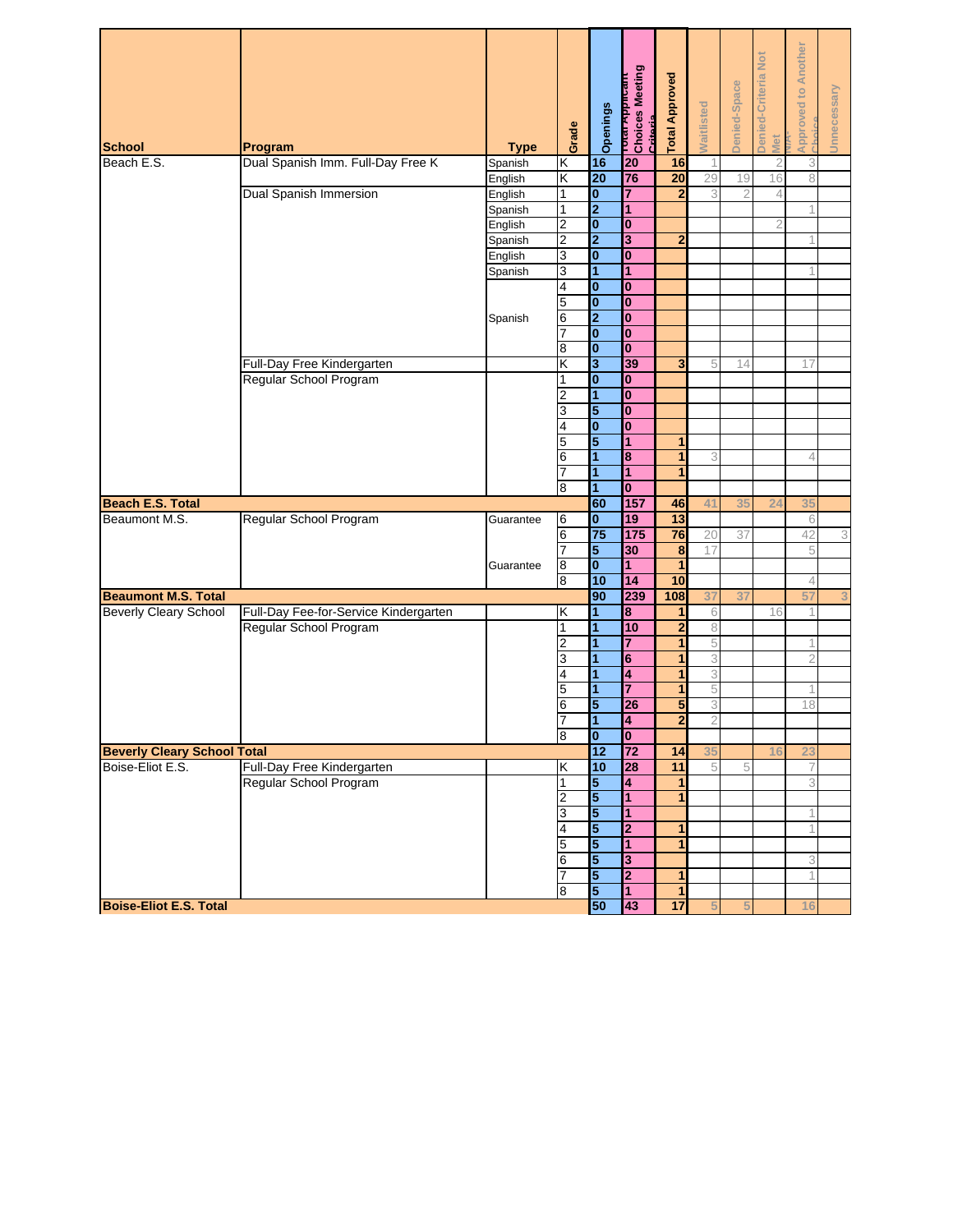| <b>School</b>                  | Program                               | <b>Type</b>              | Grade               | Openings                                           | וסטונפs Meeting<br>Choices Meeting<br><b>Criticario</b> | <b>Total Approved</b>          | <b>Naitlisted</b> | Denied-Space | Denied-Criteria Not<br>Met | <b>Approved to Another</b> | Unnecessary |
|--------------------------------|---------------------------------------|--------------------------|---------------------|----------------------------------------------------|---------------------------------------------------------|--------------------------------|-------------------|--------------|----------------------------|----------------------------|-------------|
| Bridger E.S.                   | Dual Spanish Imm. Full-Day Free K     | English                  | Κ                   | 14                                                 | 42                                                      | 14                             | 7                 | $\hbox{9}$   |                            | 12                         |             |
|                                |                                       | Spanish                  | Κ                   | 14                                                 | 19                                                      | 14                             |                   |              |                            | 5                          |             |
|                                | <b>Dual Spanish Immersion</b>         | English<br>Spanish       | 1<br>1              | $\bf{0}$<br>1                                      | 6                                                       |                                |                   | 3            |                            | 3                          |             |
|                                |                                       | English                  | $\overline{2}$      | $\bf{0}$                                           |                                                         |                                |                   |              |                            |                            |             |
|                                |                                       | Spanish                  | $\overline{2}$      | 1                                                  | 1                                                       | 1                              |                   |              |                            |                            |             |
|                                |                                       | English                  | 3                   | $\overline{2}$                                     |                                                         |                                |                   |              |                            |                            |             |
|                                |                                       | Spanish                  | 3                   | 3                                                  | 1                                                       | 1                              |                   |              |                            |                            |             |
|                                |                                       | English                  | 4                   | $\overline{2}$                                     | 1                                                       |                                |                   |              |                            |                            |             |
|                                | Full-Day Free Kindergarten            | Spanish                  | 4<br>Κ              | 3<br>10                                            | $\mathbf{1}$<br>11                                      | 1<br>6                         |                   |              |                            | 5                          | 1           |
|                                | Regular School Program                |                          | 1                   | $\overline{\mathbf{2}}$                            | 1                                                       |                                |                   |              |                            |                            |             |
|                                |                                       |                          | 2                   | $\overline{\mathbf{2}}$                            | $\bf{0}$                                                |                                |                   |              |                            |                            |             |
|                                |                                       |                          | 3                   | $\overline{\mathbf{2}}$                            | 1                                                       | 1                              |                   |              |                            |                            |             |
|                                |                                       |                          | 4                   | $\overline{2}$                                     | $\overline{1}$                                          | 1                              |                   |              |                            |                            |             |
|                                |                                       |                          | 5                   | $\overline{\mathbf{2}}$                            | $\bf{0}$                                                |                                |                   |              |                            |                            |             |
|                                |                                       |                          | 6<br>$\overline{7}$ | $\overline{\mathbf{2}}$<br>$\overline{2}$          | 4<br>$\overline{1}$                                     | $\overline{2}$                 |                   |              |                            | 2                          |             |
|                                |                                       |                          | 8                   | $\overline{2}$                                     | $\mathbf{0}$                                            |                                |                   |              |                            |                            |             |
| <b>Bridger E.S. Total</b>      |                                       |                          |                     | 66                                                 | 90                                                      | 42                             |                   | 12           |                            | 29                         |             |
| Bridlemile E.S.                | Full-Day Fee-for-Service Kindergarten |                          | Κ                   | 1                                                  | 10                                                      | 1                              | 5                 | 1            |                            | 3                          |             |
|                                | Regular School Program                |                          | 1                   | 1                                                  | 5                                                       | 1                              |                   |              |                            |                            |             |
|                                |                                       |                          | 2                   | $\bf{0}$<br>$\overline{\mathbf{0}}$                | $\bf{0}$<br>$\overline{\mathbf{0}}$                     |                                |                   |              |                            |                            |             |
|                                |                                       |                          | 3<br>4              | $\bf{0}$                                           | $\bf{0}$                                                |                                |                   |              |                            |                            |             |
|                                |                                       |                          | 5                   | O                                                  | $\mathbf{0}$                                            |                                |                   |              |                            |                            |             |
| <b>Bridlemile E.S. Total</b>   |                                       |                          |                     | $\overline{2}$                                     | 15                                                      | $\overline{2}$                 | 5                 |              |                            |                            |             |
| Buckman E.S.                   | Full-Day Fee-for-Service Kindergarten |                          | Κ                   | 35                                                 | 166                                                     | 35                             | 30                | 80           | 45                         | 21                         |             |
|                                | Arts                                  |                          | 1                   | $\overline{\mathbf{2}}$                            | 31                                                      | $\overline{2}$                 | 5                 | 21           | 23                         | 3                          |             |
|                                |                                       |                          | 2<br>3              | $\overline{\mathbf{2}}$<br>$\overline{\mathbf{2}}$ | 8<br>9                                                  | $\overline{2}$<br>$\mathbf{2}$ | 5<br>5            | 1            | 5<br>6                     |                            |             |
|                                |                                       |                          | 4                   | $\overline{\mathbf{2}}$                            | $6\phantom{a}$                                          | $\overline{2}$                 | 4                 |              | 6                          |                            |             |
|                                |                                       |                          | 5                   | 5                                                  | $\overline{\mathbf{0}}$                                 |                                |                   |              | 4                          |                            |             |
| <b>Buckman E.S. Total</b>      |                                       |                          |                     | 48                                                 | 220                                                     | 43                             | 49                | 103          | 89                         | 25                         |             |
| Capitol Hill E.S.              | Full-Day Fee-for-Service Kindergarten |                          | Κ                   | 10                                                 | 6                                                       | 4                              |                   |              | 3                          | $\overline{2}$             |             |
|                                | Regular School Program                |                          | 1<br>$\overline{2}$ | 1                                                  | 4<br>$\overline{2}$                                     | 1<br>1                         | 1<br>1            |              |                            | $\overline{2}$             |             |
|                                |                                       |                          | 3                   | 1<br>1                                             | l0                                                      |                                |                   |              |                            |                            |             |
|                                |                                       |                          | 4                   | $\overline{2}$                                     | $\overline{2}$                                          |                                |                   |              |                            | 2                          |             |
|                                |                                       |                          | 5                   | $\overline{2}$                                     | $\overline{\mathbf{2}}$                                 | 1                              |                   |              |                            |                            |             |
| <b>Capitol Hill E.S. Total</b> |                                       |                          |                     | 17                                                 | 16                                                      | $\overline{7}$                 |                   |              |                            |                            |             |
| César Chávez K-8               | Dual Spanish Imm. Full-Day Free K     | NH/English               | Κ                   | $\overline{1}$<br>19                               | $\mathbf{1}$                                            | 1                              |                   |              | 1                          |                            |             |
|                                |                                       | NH/Spanish<br>TR/English | Κ<br>Κ              | 5                                                  | 19<br>8                                                 | 19<br>5                        | 3                 |              | 3<br>2                     |                            |             |
|                                |                                       | TR/Spanish               | Κ                   | 3                                                  | $\overline{7}$                                          | 3                              | 4                 |              |                            |                            |             |
|                                | Dual Spanish Immersion                |                          | 1                   | 5                                                  | 1                                                       |                                |                   |              |                            |                            |             |
|                                |                                       |                          | 2                   | $\overline{\mathbf{2}}$                            | 1                                                       | 1                              |                   |              |                            |                            |             |
|                                |                                       |                          | 3                   | $\overline{\mathbf{2}}$                            | $\overline{1}$                                          | 1                              |                   |              |                            |                            |             |
|                                |                                       |                          | 4<br>5              | $\overline{\mathbf{2}}$<br>1                       | O<br>$\bf{0}$                                           |                                |                   |              |                            |                            |             |
|                                |                                       |                          | 6                   | $\overline{\mathbf{2}}$                            | $\mathbf{0}$                                            |                                |                   |              |                            |                            |             |
|                                | Full-Day Free Kindergarten            |                          | Κ                   | 5                                                  | 13                                                      | 5                              |                   |              |                            | 8                          |             |
|                                | Regular School Program                |                          | 1                   | 5                                                  | $\mathbf{0}$                                            |                                |                   |              |                            |                            |             |
|                                |                                       |                          | 2                   | 5                                                  | $\mathbf{0}$                                            |                                |                   |              |                            |                            |             |
|                                |                                       |                          | 3                   | 5                                                  | 1<br>$\overline{\mathbf{2}}$                            | 1                              |                   |              |                            |                            |             |
|                                |                                       |                          | 4<br>5              | 5<br>5                                             | $\overline{2}$                                          | 1                              |                   |              |                            |                            |             |
|                                |                                       |                          | 6                   | 5                                                  | 9                                                       | 3                              |                   |              |                            | 6                          |             |
|                                |                                       |                          | 7                   | 5                                                  | 1                                                       |                                |                   |              |                            |                            |             |
|                                |                                       |                          | 8                   | $5\overline{5}$                                    | 0                                                       |                                |                   |              |                            |                            |             |
| <b>César Chávez K-8 Total</b>  |                                       |                          |                     | 45                                                 | 66                                                      | 40                             |                   |              |                            |                            |             |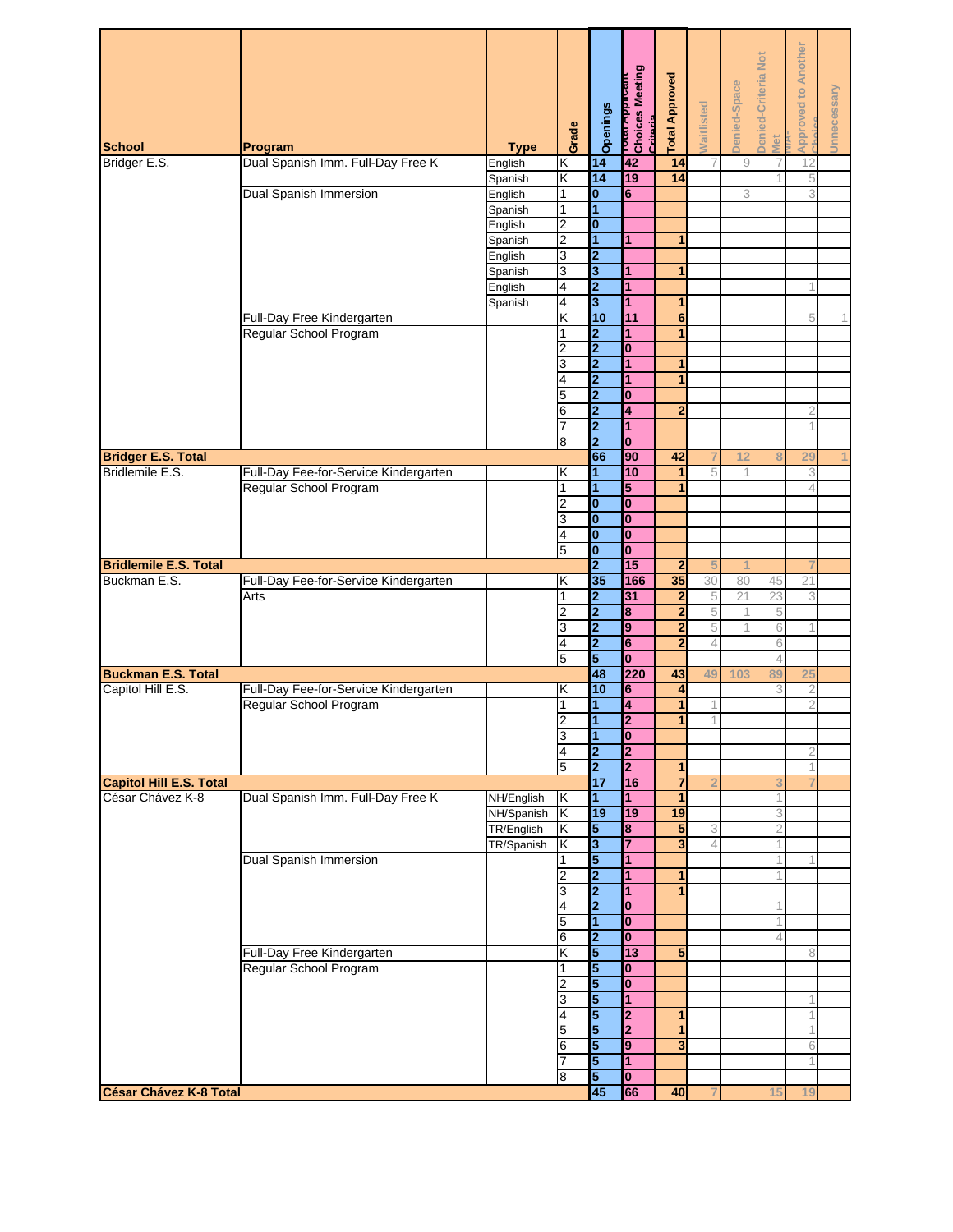| <b>School</b>                                        | Program                                                       | <b>Type</b> | Grade          | Openings                         | <b>Total Applicant</b><br>Choices Meeting<br>Critoria | Total Approved          | Vaitlisted     | Denied-Space | Jenied-Criteria Not<br>Vlet | <b>Approved to Another</b>                      | Jnnecessary |
|------------------------------------------------------|---------------------------------------------------------------|-------------|----------------|----------------------------------|-------------------------------------------------------|-------------------------|----------------|--------------|-----------------------------|-------------------------------------------------|-------------|
| Chapman E.S.                                         |                                                               |             |                |                                  |                                                       |                         |                |              |                             | No lottery transfer slots due to limited space. |             |
| <b>Chapman E.S. Total</b>                            |                                                               |             |                |                                  |                                                       |                         |                |              |                             |                                                 |             |
| Chief Joseph E.S.                                    | Full-Day Free Kindergarten                                    |             | Κ              | 8                                | 57                                                    | 8                       | 17             | 13           |                             | 19                                              |             |
|                                                      | Regular School Program                                        |             | 1              | $\overline{\mathbf{2}}$          | 14                                                    | $\overline{2}$          | 5              |              |                             |                                                 |             |
|                                                      |                                                               |             | 2<br>3         | 4<br>$\overline{\mathbf{2}}$     | 4<br>$\overline{\mathbf{2}}$                          | 4                       |                |              |                             |                                                 |             |
|                                                      |                                                               |             | 4              | $\overline{\mathbf{2}}$          | $\bf{0}$                                              |                         |                |              |                             |                                                 |             |
|                                                      |                                                               |             | 5              | $\overline{\mathbf{c}}$          | $\bf{0}$                                              |                         |                |              |                             |                                                 |             |
| Chief Joseph E.S. Total                              |                                                               |             |                | 20                               | $\overline{77}$                                       | 15                      | 22             | 13           |                             | 27                                              |             |
|                                                      | Creative Science School Full-Day Fee-for-Service Kindergarten |             | Κ              | 50                               | 120                                                   | 50                      | 10             | 41           | 29                          | 19                                              |             |
|                                                      | <b>Focus Option</b>                                           |             | 1              | 4                                | 42                                                    | 4                       | 10             | 26           | 6                           | $\overline{2}$                                  |             |
|                                                      |                                                               |             | 2              | 4                                | 17                                                    | 4                       | 10             | 3            | 6                           |                                                 |             |
|                                                      |                                                               |             | 3              | 12                               | $\overline{\mathbf{8}}$                               | $\overline{\mathbf{8}}$ |                |              |                             |                                                 |             |
|                                                      |                                                               |             | 4              | 1                                | 10                                                    | 1                       | 9              |              | 4                           |                                                 |             |
|                                                      |                                                               |             | 5              | 1                                | 5                                                     | 1                       | $\overline{4}$ |              | $\overline{2}$              |                                                 |             |
|                                                      |                                                               |             | 6              | 10                               | 11                                                    | $6\phantom{1}6$         |                |              | 5                           | 5                                               |             |
|                                                      |                                                               |             | 7              | $\overline{\mathbf{2}}$          | 5                                                     | $\overline{\mathbf{c}}$ | 3              |              | $\overline{4}$              |                                                 |             |
|                                                      |                                                               |             | 8              | $\overline{\mathbf{8}}$          | 1                                                     |                         |                |              | 3                           |                                                 |             |
| <b>Creative Science School Total</b><br>Creston E.S. | Full-Day Free Kindergarten                                    |             | Κ              | 92<br>15                         | 219<br>22                                             | $\overline{77}$<br>15   | 46<br>3        | 70           | 60                          | 26<br>4                                         |             |
|                                                      | Regular School Program                                        |             | 1              | 10                               | 2                                                     |                         |                |              |                             |                                                 |             |
|                                                      |                                                               |             | $\overline{2}$ | 8                                | $\overline{1}$                                        | 1                       |                |              |                             |                                                 |             |
|                                                      |                                                               |             | 3              | $\overline{\mathbf{0}}$          | O                                                     |                         |                |              |                             |                                                 |             |
|                                                      |                                                               |             | 4              | $\overline{\mathbf{0}}$          | O                                                     |                         |                |              |                             |                                                 |             |
|                                                      |                                                               |             | 5              | I٥                               | O                                                     |                         |                |              |                             |                                                 |             |
|                                                      |                                                               |             | 6              | lo                               | 0                                                     |                         |                |              |                             |                                                 |             |
|                                                      |                                                               |             |                | I٥                               | $\bf{0}$                                              |                         |                |              |                             |                                                 |             |
|                                                      |                                                               |             | 8              | $\overline{\mathbf{0}}$          | Ō                                                     |                         |                |              |                             |                                                 |             |
| <b>Creston E.S. Total</b><br>DaVinci Arts M.S.       |                                                               |             |                | 33<br>150                        | 25<br>298                                             | 17<br>150               |                |              |                             |                                                 |             |
|                                                      | Arts                                                          |             | 6<br>7         | 1                                | 29                                                    | 1                       | 25<br>5        | 112<br>22    | 59<br>13                    | 11                                              |             |
|                                                      |                                                               |             | 8              | 5                                | 19                                                    | 5                       | 10             | 4            | 3                           |                                                 |             |
| <b>DaVinci Arts M.S. Total</b>                       |                                                               |             |                | 156                              | 346                                                   | 156                     | 40             | 138          | 75                          | 12                                              |             |
| Duniway E.S.                                         | Full-Day Fee-for-Service Kindergarten                         | Guarantee   | Κ              | l0                               | 4                                                     | 4                       |                |              |                             |                                                 |             |
|                                                      |                                                               |             | Κ              | 20                               | 40                                                    | 20                      | 3              | 8            | 6                           | 9                                               |             |
|                                                      | Regular School Program                                        |             | 1              | $\overline{\mathbf{2}}$          | 12                                                    | $\overline{\mathbf{2}}$ | $\overline{2}$ | 6            |                             | $\overline{2}$                                  |             |
|                                                      |                                                               |             | $\mathcal{P}$  | $\overline{6}$                   | 5                                                     | $\overline{4}$          |                |              |                             |                                                 |             |
|                                                      |                                                               |             | 3              | 5                                | Тo                                                    |                         |                |              |                             |                                                 |             |
|                                                      |                                                               |             | 4<br>5         | $\overline{\mathbf{0}}$<br>4     | $\overline{\mathbf{0}}$<br>$\mathbf{0}$               |                         |                |              |                             |                                                 |             |
| <b>Duniway E.S. Total</b>                            |                                                               |             |                | 37                               | 61                                                    | 30                      |                | 14           |                             | 12                                              |             |
| Faubion E.S.                                         | Full-Day Free Kindergarten                                    |             | Κ              | $\overline{\mathbf{2}}$          | 8                                                     | $\overline{2}$          | $\overline{2}$ |              |                             | $\overline{4}$                                  |             |
|                                                      | Regular School Program                                        |             | 1              | $\overline{\mathbf{2}}$          | $\overline{\mathbf{4}}$                               | $\overline{2}$          |                |              |                             | $\overline{2}$                                  |             |
|                                                      |                                                               |             | 2              | $\overline{\mathbf{2}}$          | $\bf{0}$                                              |                         |                |              |                             |                                                 |             |
|                                                      |                                                               |             | 3              | $\overline{\mathbf{2}}$          | $\overline{1}$                                        |                         |                |              |                             |                                                 |             |
|                                                      |                                                               |             | 4              | $\overline{\mathbf{2}}$          | $\overline{2}$                                        | $\mathbf{1}$            |                |              |                             |                                                 |             |
|                                                      |                                                               |             | 5              | $\overline{\mathbf{2}}$          | $\overline{1}$                                        |                         |                |              |                             |                                                 |             |
|                                                      |                                                               |             | 6              | $\overline{\mathbf{2}}$          | 5                                                     | 1                       |                |              |                             | 4                                               |             |
|                                                      |                                                               |             | 7<br>8         | $\overline{2}$<br>$\overline{2}$ | $\blacksquare$<br>$\mathbf{0}$                        | 1                       |                |              |                             |                                                 |             |
| <b>Faubion E.S. Total</b>                            |                                                               |             |                | 18                               | $\overline{22}$                                       | $\overline{7}$          |                |              |                             | 13                                              |             |
| George M.S.                                          | Regular School Program                                        |             | 6              | 10                               | 4                                                     | 1                       |                |              |                             | 3                                               | 1           |
|                                                      |                                                               |             | 7              | 10                               | 11.                                                   |                         |                |              |                             |                                                 |             |
|                                                      |                                                               |             | 8              | 10                               | $\blacksquare$                                        |                         |                |              |                             |                                                 |             |
| <b>George M.S. Total</b>                             |                                                               |             |                | 30                               | 6                                                     | $\mathbf{2}$            |                |              |                             |                                                 |             |
| Forest Park E.S.                                     |                                                               |             |                |                                  |                                                       |                         |                |              |                             | No lottery transfer slots due to limited space. |             |
| <b>Forest Park E.S. Total</b>                        |                                                               |             |                |                                  |                                                       |                         |                |              |                             |                                                 |             |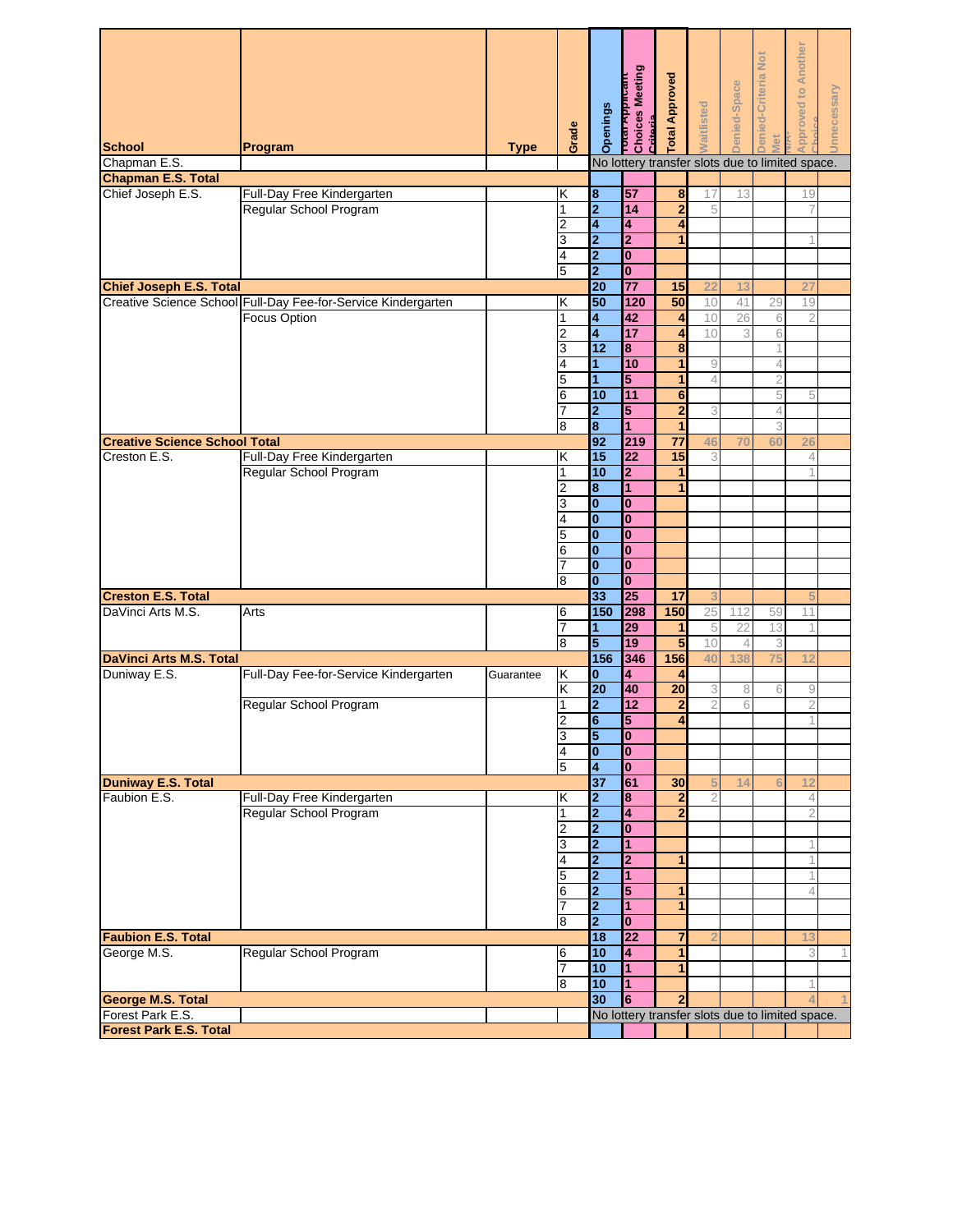| <b>School</b><br>Glencoe E.S. | Program<br>Half-Day Kindergarten              | <b>Type</b> | Grade<br>Κ | Openings<br>10                            | Total Applicant<br>Choices Meeting<br>Critoria.<br>13 | <b>Total Approved</b><br>$\overline{7}$ | <b>Waitlisted</b> | Denied-Space   | Denied-Criteria Not<br>Met | <b>Approved to Another</b><br>6                 | Unnecessary<br>$\overline{c}$ |
|-------------------------------|-----------------------------------------------|-------------|------------|-------------------------------------------|-------------------------------------------------------|-----------------------------------------|-------------------|----------------|----------------------------|-------------------------------------------------|-------------------------------|
|                               | Full-Day Fee-for-Service Kindergarten         |             | Κ          | 5                                         | 19                                                    | 5                                       | 5                 | 1              | 12                         | 8                                               |                               |
|                               | Regular School Program                        |             | 1          | $\bf{0}$                                  | $\bf{0}$                                              |                                         |                   |                |                            |                                                 |                               |
|                               |                                               |             | 2          | $\mathbf{0}$                              | $\mathbf{0}$                                          |                                         |                   |                |                            |                                                 |                               |
|                               |                                               |             | 3<br>4     | $\bf{0}$<br>$\bf{0}$                      | $\bf{0}$<br>$\bf{0}$                                  |                                         |                   |                |                            |                                                 |                               |
|                               |                                               |             | 5          | $\mathbf{0}$                              | $\overline{\mathbf{0}}$                               |                                         |                   |                |                            |                                                 |                               |
| <b>Glencoe E.S. Total</b>     |                                               |             |            | 15                                        | 32                                                    | 12                                      |                   |                | 12                         | 14                                              | 2                             |
| Gray M.S.                     | Regular School Program                        | Guarantee   | 6          | $\bf{0}$                                  | 14                                                    | 14                                      |                   |                |                            |                                                 |                               |
|                               |                                               |             | 6          | 40                                        | 26                                                    | $\overline{20}$                         |                   |                |                            | 6                                               | $\sqrt{2}$                    |
|                               |                                               |             | 7<br>8     | 30<br>30                                  | 1<br>$\overline{2}$                                   | 1<br>$\overline{2}$                     |                   |                |                            |                                                 |                               |
| <b>Gray M.S. Total</b>        |                                               |             |            | 100                                       | 43                                                    | $\overline{37}$                         |                   |                |                            | 6                                               | $\overline{2}$                |
| Grout E.S.                    | Full-Day Free Kindergarten                    |             | Κ          | 5                                         | 15                                                    | 5                                       | 5                 | 3              |                            |                                                 |                               |
|                               | Regular School Program                        |             | 1          | $\overline{1}$                            | 1                                                     |                                         |                   |                |                            |                                                 |                               |
|                               |                                               |             | 2          | 5                                         | $\mathbf{0}$                                          |                                         |                   |                |                            |                                                 |                               |
|                               |                                               |             | 3<br>4     | 1<br>1                                    | $\bf{0}$<br>$\mathbf{0}$                              |                                         |                   |                |                            |                                                 |                               |
|                               |                                               |             | 5          | 5                                         | $\mathbf{0}$                                          |                                         |                   |                |                            |                                                 |                               |
| <b>Grout E.S. Total</b>       |                                               |             |            | $\overline{18}$                           | 16                                                    | 5                                       |                   |                |                            |                                                 |                               |
| <b>Harrison Park</b>          |                                               |             |            |                                           |                                                       |                                         |                   |                |                            | No lottery transfer slots due to limited space. |                               |
| <b>Harrison Park Total</b>    |                                               |             |            |                                           |                                                       |                                         |                   |                |                            |                                                 |                               |
| Hayhurst E.S.                 | Odyssey Full-Day Fee-for-Service K<br>Odyssey |             | κ<br>1     | $\overline{\mathbf{3}}$<br>7              | 35<br>17                                              | $\overline{23}$<br>$\overline{7}$       | 10<br>8           | $\overline{2}$ | 2<br>3                     |                                                 |                               |
|                               |                                               |             | 2          | 1                                         | 5                                                     | 1                                       | 4                 |                |                            |                                                 |                               |
|                               |                                               |             | 3          | 15                                        | 10                                                    | $\boldsymbol{9}$                        |                   |                |                            |                                                 |                               |
|                               |                                               |             | 4          | 3                                         | 9                                                     | $\overline{\mathbf{3}}$                 | 4                 |                | 3                          | $\overline{2}$                                  |                               |
|                               |                                               |             | 5          | $\overline{\mathbf{2}}$<br>16             | 13<br>$\overline{20}$                                 | $\overline{2}$<br>16                    | 10                |                |                            | 4                                               |                               |
|                               |                                               |             | 6          | 1                                         | 4                                                     | 1                                       | 3                 |                |                            |                                                 |                               |
|                               |                                               |             | 8          | 1                                         | 1                                                     | 1                                       |                   |                |                            |                                                 |                               |
|                               | Full-Day Fee-for-Service Kindergarten         |             | Κ          | 10                                        | 4                                                     | $\overline{2}$                          |                   |                |                            | 2                                               |                               |
|                               | Regular School Program                        |             | 1          | 1                                         | 3                                                     |                                         |                   |                |                            | 3                                               |                               |
|                               |                                               |             | 2<br>3     | 1<br>3                                    | 1<br>3                                                | 1<br>$\overline{2}$                     |                   |                |                            |                                                 |                               |
|                               |                                               |             | 4          | 6                                         | 2                                                     |                                         |                   |                |                            | $\overline{2}$                                  |                               |
|                               |                                               |             | 5          | $\overline{\mathbf{8}}$                   | $\overline{1}$                                        | $\mathbf{1}$                            |                   |                |                            |                                                 |                               |
| <b>Hayhurst E.S. Total</b>    |                                               |             |            | 29                                        | 128                                                   | 69                                      | 39                |                | 14                         | 17                                              |                               |
| Hosford M.S.                  | Mandarin Immersion                            |             | 6<br>7     | 5<br>$\bf{0}$                             | 3                                                     | 3                                       |                   |                |                            |                                                 |                               |
|                               |                                               |             | 8          | $\bf{0}$                                  | $\bf{0}$<br>$\bf{0}$                                  |                                         |                   |                |                            |                                                 |                               |
|                               | Spanish Immersion                             |             | 6          | 5                                         | 7                                                     | $\overline{\mathbf{4}}$                 |                   |                | 2                          | 3                                               |                               |
|                               |                                               |             | 7          | $\bf{0}$                                  | $\bf{0}$                                              |                                         |                   |                |                            |                                                 |                               |
|                               |                                               |             | 8          | $\bf{0}$                                  | $\mathbf{0}$                                          |                                         |                   |                |                            |                                                 |                               |
|                               | Regular School Program                        |             | 6<br>7     | 5<br>$\overline{\mathbf{5}}$              | 41<br>$\overline{\mathbf{2}}$                         | $6\phantom{1}$<br>1                     | 10                |                |                            | 25                                              | 4                             |
|                               |                                               |             | 8          | $\bf{0}$                                  | $\mathbf{0}$                                          |                                         |                   |                |                            |                                                 |                               |
| <b>Hosford M.S. Total</b>     |                                               |             |            | $\overline{20}$                           | 53                                                    | 14                                      | 10                |                |                            | 29                                              | 4                             |
| Humboldt E.S.                 | Full-Day Free Kindergarten                    |             | K          | 10                                        | 14                                                    | 6                                       |                   |                |                            | 8                                               |                               |
|                               | Regular School Program                        |             | 1          | 6                                         | 1                                                     | 1                                       |                   |                |                            |                                                 |                               |
|                               |                                               |             | 2<br>3     | $6\phantom{a}$<br>$\overline{\mathbf{4}}$ | $\overline{1}$<br>$\bf{0}$                            | 1                                       |                   |                |                            |                                                 |                               |
|                               |                                               |             | 4          | 10                                        | 1                                                     |                                         |                   |                |                            |                                                 |                               |
|                               |                                               |             | 5          | 10                                        | $\mathbf{1}$                                          | 1                                       |                   |                |                            |                                                 |                               |
|                               |                                               |             | 6          | 4                                         | 1                                                     |                                         |                   |                |                            |                                                 |                               |
|                               |                                               |             |            | $\overline{\mathbf{8}}$                   | $\overline{\mathbf{2}}$                               | 1                                       |                   |                |                            |                                                 |                               |
| <b>Humboldt E.S. Total</b>    |                                               |             | 8          | 6<br>64                                   | $\overline{\mathbf{0}}$<br>21                         | 11                                      |                   |                |                            | 10                                              |                               |
|                               |                                               |             |            |                                           |                                                       |                                         |                   |                |                            |                                                 |                               |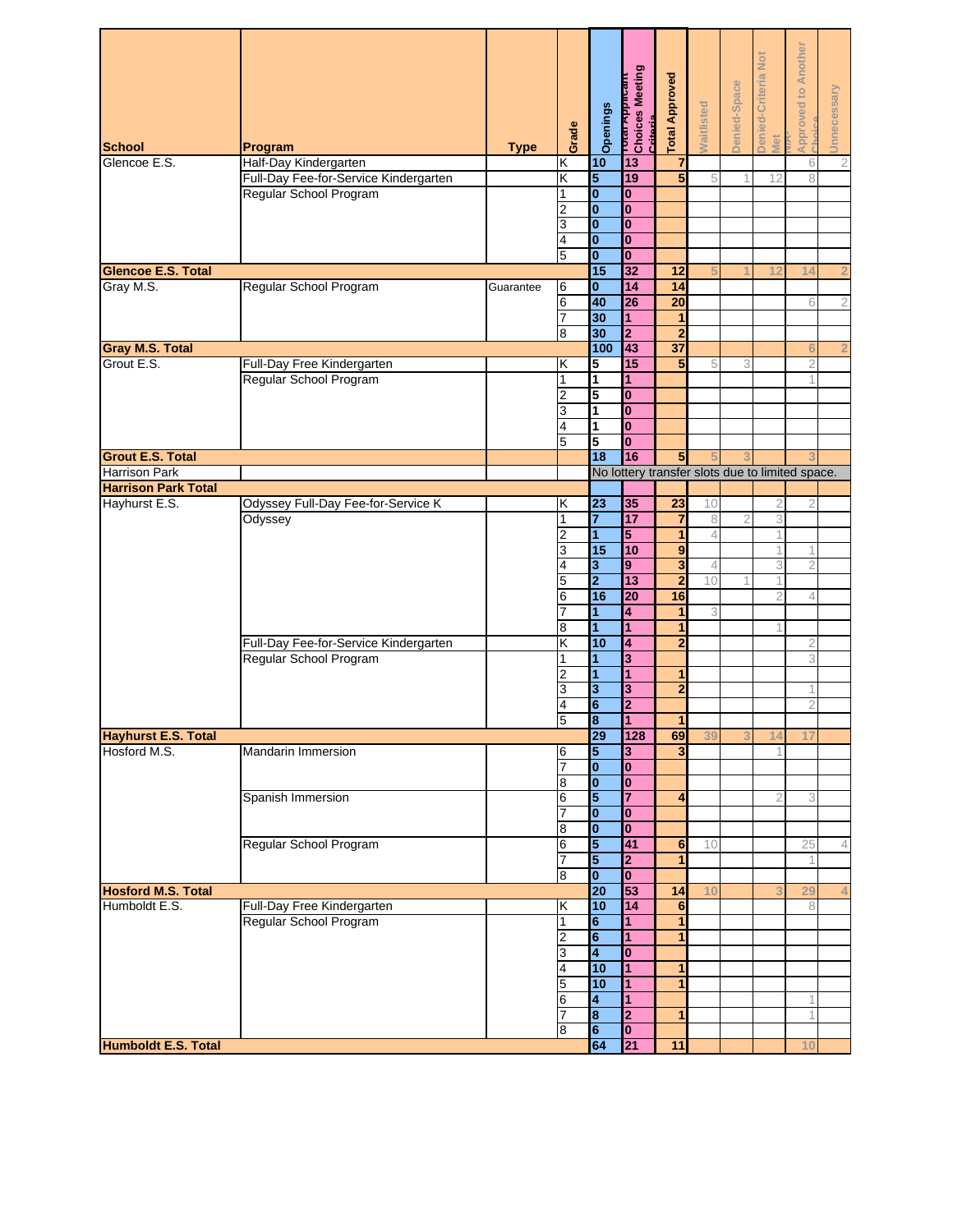| <b>School</b><br>Irvington E.S.                   | Program<br>Full-Day Fee-for-Service Kindergarten | <b>Type</b> | Grade<br>Κ          | Openings<br>$\overline{5}$                         | דסנפו Meeting<br>Choices Meeting<br><b>Critoria</b><br>12 | <b>Total Approved</b><br>5 | <b>Vaitlisted</b><br>5 | Denied-Space<br>2 | <b>Denied-Criteria Not</b><br>Met<br>16 | <b>Approved to Another</b>                      | Unnecessary |
|---------------------------------------------------|--------------------------------------------------|-------------|---------------------|----------------------------------------------------|-----------------------------------------------------------|----------------------------|------------------------|-------------------|-----------------------------------------|-------------------------------------------------|-------------|
|                                                   | Regular School Program                           |             | 1                   | $\overline{\mathbf{6}}$                            | 16                                                        | $6\phantom{1}$             | $\overline{2}$         |                   |                                         | 8                                               |             |
|                                                   |                                                  |             | 2                   | 6                                                  | 5                                                         | $\overline{2}$             |                        |                   |                                         | 3                                               |             |
|                                                   |                                                  |             | 3                   | $\bf{0}$                                           | $\mathbf{0}$                                              |                            |                        |                   |                                         |                                                 |             |
|                                                   |                                                  |             | 4                   | $\bf{0}$                                           | $\bf{0}$                                                  |                            |                        |                   |                                         |                                                 |             |
|                                                   |                                                  |             | 5                   | 1                                                  | 5                                                         | 1                          | 3                      |                   |                                         |                                                 |             |
|                                                   |                                                  |             | 6                   | 5                                                  | $\overline{13}$                                           | 5                          | $\overline{2}$         |                   |                                         | 6                                               |             |
|                                                   |                                                  |             | 7                   | 5                                                  | $\mathbf{z}$                                              |                            |                        |                   |                                         | 2                                               |             |
|                                                   |                                                  |             | 8                   | 10                                                 | 3                                                         | $\overline{2}$             |                        |                   |                                         |                                                 |             |
| <b>Irvington E.S. Total</b>                       |                                                  |             |                     | 38                                                 | 56                                                        | 21                         | 12                     | $\overline{2}$    | 16                                      | 21                                              |             |
| Jackson M.S.                                      | Regular School Program                           |             | 6                   | 10                                                 | 38                                                        | 15                         | 10                     | 6                 |                                         |                                                 |             |
|                                                   |                                                  |             | 7                   | $\mathbf{0}$                                       | $\mathbf{0}$                                              |                            |                        |                   |                                         |                                                 |             |
|                                                   |                                                  |             | 8                   | $\mathbf{0}$                                       | $\overline{\mathbf{0}}$                                   |                            |                        |                   |                                         |                                                 |             |
| <b>Jackson M.S. Total</b>                         |                                                  |             |                     | 10                                                 | 38                                                        | 15                         | 10                     | 6                 |                                         |                                                 |             |
| James John E.S.                                   | Full-Day Free Kindergarten                       |             | Κ                   | $6\phantom{1}$                                     | $\overline{24}$                                           | $6\phantom{1}6$            | 5                      | 10                |                                         | 3                                               |             |
|                                                   | Regular School Program                           |             | 1                   | $\overline{\mathbf{3}}$                            | $\mathbf{0}$                                              |                            |                        |                   |                                         |                                                 |             |
|                                                   |                                                  |             | 2                   | $\overline{\mathbf{3}}$                            | 1                                                         | 1                          |                        |                   |                                         |                                                 |             |
|                                                   |                                                  |             | 3                   | $\overline{\mathbf{3}}$                            | $\bf{0}$                                                  |                            |                        |                   |                                         |                                                 |             |
|                                                   |                                                  |             | 4                   | $\overline{\mathbf{3}}$                            | $\overline{\mathbf{0}}$                                   |                            |                        |                   |                                         |                                                 |             |
|                                                   |                                                  |             | 5                   | 3                                                  | $\bf{0}$                                                  |                            |                        |                   |                                         |                                                 |             |
| James John E.S. Total                             |                                                  |             |                     | $\overline{21}$<br>75                              | 25<br>55                                                  | $\overline{7}$<br>49       |                        | 10                |                                         |                                                 |             |
| Jefferson - Young                                 | Regular School Program                           |             | 6<br>7              | 35                                                 | 18                                                        | 17                         |                        |                   | 11                                      | 6                                               |             |
| Women's Academy                                   |                                                  |             | 8                   | 20                                                 | 14                                                        | 14                         |                        |                   | $\overline{2}$                          |                                                 |             |
|                                                   | <b>Jefferson - Young Women's Academy Total</b>   |             |                     | 130                                                | 87                                                        | 80                         |                        |                   | 14                                      |                                                 |             |
| Kelly E.S.                                        | Dual Russian Imm. Full-Day Free K                | Russian     | Κ                   | 12                                                 | 7                                                         |                            |                        |                   |                                         |                                                 |             |
|                                                   |                                                  | English     | Κ                   | 13                                                 | $\overline{12}$                                           | 11                         |                        |                   |                                         |                                                 |             |
|                                                   | Dual Russian Immersion                           | Russian     | 1                   | 5                                                  | 1                                                         | 1                          |                        |                   |                                         |                                                 |             |
|                                                   |                                                  | English     | 1                   | 5                                                  | 3                                                         | 3                          |                        |                   |                                         |                                                 |             |
|                                                   |                                                  | Russian     | 2                   | 5                                                  | $\mathbf{0}$                                              |                            |                        |                   |                                         |                                                 |             |
|                                                   |                                                  | English     | 2                   | 5                                                  | $\mathbf{0}$                                              |                            |                        |                   |                                         |                                                 |             |
|                                                   |                                                  | Russian     | 3                   | $\mathbf 2$                                        | $\bf{0}$                                                  |                            |                        |                   |                                         |                                                 |             |
|                                                   |                                                  | English     | 3                   | $\overline{\mathbf{3}}$                            | $\overline{\mathbf{0}}$                                   |                            |                        |                   |                                         |                                                 |             |
|                                                   | Full-Day Free Kindergarten                       |             | K                   | 5                                                  | 6                                                         | 4                          |                        |                   |                                         | 2                                               |             |
|                                                   | Regular School Program                           |             | 1                   | 3                                                  | $\bf{0}$                                                  |                            |                        |                   |                                         |                                                 |             |
|                                                   |                                                  |             | 2                   | $\overline{\mathbf{3}}$                            | $\overline{\mathbf{0}}$                                   |                            |                        |                   |                                         |                                                 |             |
|                                                   |                                                  |             | 3                   | $\overline{\mathbf{3}}$                            | $\mathbf{0}$<br>$\bf{0}$                                  |                            |                        |                   |                                         |                                                 |             |
|                                                   |                                                  |             | $\overline{4}$<br>5 | $\overline{\mathbf{3}}$<br>$\overline{\mathbf{3}}$ | $\overline{\mathbf{0}}$                                   |                            |                        |                   |                                         |                                                 |             |
| Kelly E.S. Total                                  |                                                  |             |                     | 20                                                 | 29                                                        | 26                         |                        |                   |                                         |                                                 |             |
| King E.S.                                         | Full-Day Free Kindergarten                       |             | Κ                   | 10                                                 | 6                                                         | 3                          |                        |                   |                                         | 3                                               |             |
|                                                   | Regular School Program                           |             | 1                   | $\overline{\mathbf{3}}$                            | $\mathbf{0}$                                              |                            |                        |                   |                                         |                                                 |             |
|                                                   |                                                  |             | 2                   | 3                                                  | $\bf{0}$                                                  |                            |                        |                   |                                         |                                                 |             |
|                                                   |                                                  |             | 3                   | $\overline{\mathbf{3}}$                            | $\mathbf{0}$                                              |                            |                        |                   |                                         |                                                 |             |
|                                                   |                                                  |             | 4                   | $\overline{\mathbf{3}}$                            | $\mathbf{0}$                                              |                            |                        |                   |                                         |                                                 |             |
|                                                   |                                                  |             | 5                   | $\overline{\mathbf{3}}$                            | 1                                                         |                            |                        |                   |                                         |                                                 |             |
|                                                   |                                                  |             | 6                   | $\overline{\mathbf{3}}$                            | $\overline{2}$                                            |                            |                        |                   |                                         |                                                 |             |
|                                                   |                                                  |             | 7                   | 3                                                  | $\overline{\mathbf{0}}$                                   |                            |                        |                   |                                         |                                                 |             |
|                                                   |                                                  |             | 8                   | 3                                                  | 1                                                         |                            |                        |                   |                                         |                                                 |             |
| <b>King E.S. Total</b>                            |                                                  |             |                     | 34                                                 | 10                                                        | 3                          |                        |                   |                                         |                                                 |             |
| Lane M.S.                                         | Regular School Program                           |             | 6                   | 35                                                 | 6                                                         | 4                          |                        |                   |                                         | $\overline{2}$                                  |             |
|                                                   |                                                  |             | 7                   | 35                                                 | 1                                                         |                            |                        |                   |                                         |                                                 |             |
|                                                   |                                                  |             | 8                   | 35                                                 | $\overline{2}$                                            | 2                          |                        |                   |                                         |                                                 |             |
| <b>Lane M.S. Total</b>                            |                                                  |             |                     | 105                                                | $\overline{9}$                                            | 6                          |                        |                   |                                         |                                                 |             |
| Laurelhurst E.S.<br><b>Laurelhurst E.S. Total</b> |                                                  |             | Κ                   |                                                    |                                                           |                            |                        |                   |                                         | No lottery transfer slots due to limited space. |             |
|                                                   |                                                  |             |                     |                                                    |                                                           |                            |                        |                   |                                         |                                                 |             |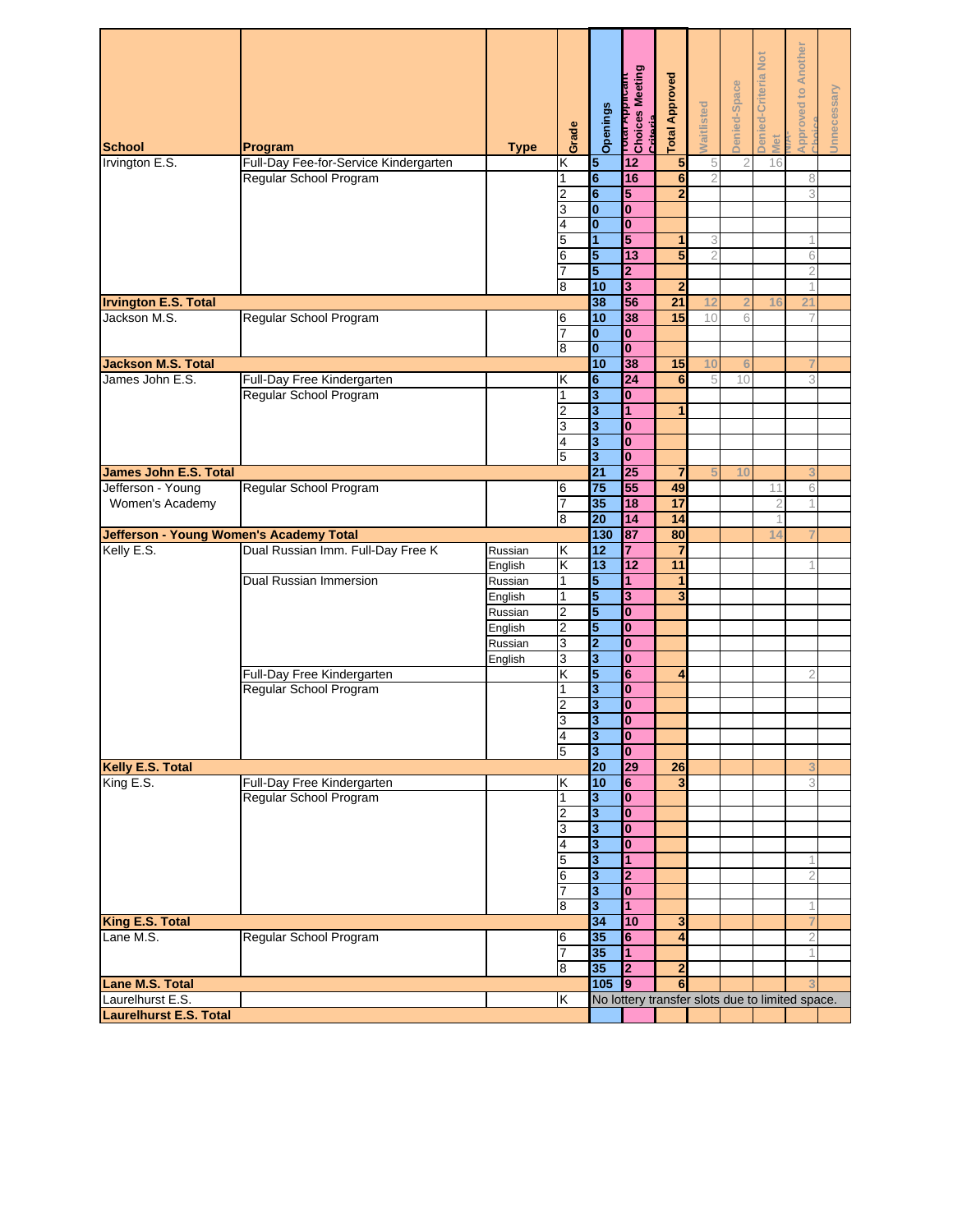| <b>School</b>                                 | Program                                              | <b>Type</b> | Grade          | Openings                                           | _  rotar <del>Appncant</del><br>  Choices Meeting<br>  Critoria | <b>Total Approved</b> | <b>Naitlisted</b> | Denied-Space | <b>Denied-Criteria Not</b><br>Viet | <b>Approved to Another</b>                      | Unnecessary |
|-----------------------------------------------|------------------------------------------------------|-------------|----------------|----------------------------------------------------|-----------------------------------------------------------------|-----------------------|-------------------|--------------|------------------------------------|-------------------------------------------------|-------------|
| Lee E.S.                                      | Full-Day Free Kindergarten                           |             | Κ              | $6\phantom{a}$                                     | $6\phantom{1}$                                                  | 4                     |                   |              |                                    | 2                                               |             |
|                                               | Regular School Program                               |             | 1              | 12                                                 | $\bf{0}$                                                        |                       |                   |              |                                    |                                                 |             |
|                                               |                                                      |             | 2              | $\overline{2}$                                     | 1                                                               | 1                     |                   |              |                                    |                                                 |             |
|                                               |                                                      |             | 3              | 5                                                  | 1                                                               | 1                     |                   |              |                                    |                                                 |             |
|                                               |                                                      |             | 4              | 4                                                  | $\bf{0}$                                                        |                       |                   |              |                                    |                                                 |             |
|                                               |                                                      |             | 5<br>6         | 6<br>17                                            | $\bf{0}$<br>$\overline{\mathbf{2}}$                             |                       |                   |              |                                    | 2                                               |             |
|                                               |                                                      |             | 7              | $6\phantom{1}$                                     | 1                                                               | 1                     |                   |              |                                    |                                                 |             |
|                                               |                                                      |             | 8              | 4                                                  | $\bf{0}$                                                        |                       |                   |              |                                    |                                                 |             |
| Lee E.S. Total                                |                                                      |             |                | 62                                                 | 11                                                              | $\overline{7}$        |                   |              |                                    |                                                 |             |
| Lent E.S.                                     | Dual Spanish Imm. Full-Day Free K                    | English     | Κ              | 14                                                 | 18                                                              | 14                    |                   |              | 2                                  | $\overline{4}$                                  |             |
|                                               |                                                      | Spanish     | Κ              | 13                                                 | 15                                                              | 12                    |                   |              | 8                                  |                                                 |             |
|                                               | Dual Spanish Immersion                               |             | 1              | $\overline{\mathbf{2}}$                            | 1                                                               | 1                     |                   |              |                                    |                                                 |             |
|                                               |                                                      |             | 2              | $\overline{\mathbf{2}}$                            | $\bf{0}$                                                        |                       |                   |              |                                    |                                                 |             |
|                                               |                                                      |             | 3<br>4         | 1                                                  | $\bf{0}$<br>$\bf{0}$                                            |                       |                   |              |                                    |                                                 |             |
|                                               | Full-Day Free Kindergarten                           |             | Κ              | $\overline{\mathbf{2}}$<br>3                       | 8                                                               | 3                     | 2                 |              |                                    | 3                                               |             |
|                                               | Regular School Program                               |             | 1              | $\overline{\mathbf{c}}$                            | $\bf{0}$                                                        |                       |                   |              |                                    |                                                 |             |
|                                               |                                                      |             | 2              | $\overline{\mathbf{c}}$                            | $\mathbf{0}$                                                    |                       |                   |              |                                    |                                                 |             |
|                                               |                                                      |             | 3              | $\overline{\mathbf{c}}$                            | 1                                                               | 1                     |                   |              |                                    |                                                 |             |
|                                               |                                                      |             | 4              | 1                                                  | $\bf{0}$                                                        |                       |                   |              |                                    |                                                 |             |
|                                               |                                                      |             | 5              | $\overline{\mathbf{c}}$                            | $\bf{0}$                                                        |                       |                   |              |                                    |                                                 |             |
|                                               |                                                      |             | 6              | $\overline{\mathbf{2}}$                            | 3                                                               | $\mathbf{2}$          |                   |              |                                    |                                                 |             |
|                                               |                                                      |             |                | $\overline{\mathbf{3}}$                            | $\overline{\mathbf{0}}$                                         |                       |                   |              |                                    |                                                 |             |
|                                               |                                                      |             | 8              | 3                                                  | $\mathbf{1}$                                                    | 1                     |                   |              |                                    |                                                 |             |
| Lent E.S. Total<br>Lewis E.S.                 | Full-Day Free Kindergarten                           |             | K              | 20<br>5                                            | 47<br>46                                                        | 34<br>5               | 10                | 15           | 13                                 | 11<br>16                                        | 1           |
|                                               | Regular School Program                               |             | 1              | 5                                                  | 18                                                              | 5                     | 9                 |              |                                    |                                                 |             |
|                                               |                                                      |             | 2              | $\overline{\mathbf{2}}$                            | 6                                                               | 2                     | 4                 |              |                                    |                                                 |             |
|                                               |                                                      |             | 3              | $\overline{2}$                                     | $\mathbf{0}$                                                    |                       |                   |              |                                    |                                                 |             |
|                                               |                                                      |             | 4              | $\overline{\mathbf{2}}$                            | 1                                                               | 1                     |                   |              |                                    |                                                 |             |
|                                               |                                                      |             | 5              | $\overline{\mathbf{2}}$                            | 1                                                               | 1                     |                   |              |                                    |                                                 |             |
| <b>Lewis E.S. Total</b>                       |                                                      |             |                | 18                                                 | 72                                                              | $\overline{14}$       | 23                | 15           |                                    | 20                                              |             |
| Llewellyn E.S.<br><b>Llewellyn E.S. Total</b> |                                                      |             |                |                                                    |                                                                 |                       |                   |              |                                    | No lottery transfer slots due to limited space. |             |
| Maplewood E.S.                                | Full-Day Fee-for-Service Kindergarten                |             | Κ              | 3                                                  | 8                                                               | 3                     | 1                 |              | 3                                  | 4                                               |             |
|                                               | Regular School Program                               |             | $\mathbf{1}$   | $\overline{\mathbf{0}}$                            | $\overline{0}$                                                  |                       |                   |              |                                    |                                                 |             |
|                                               |                                                      |             | $\overline{c}$ | $\overline{\mathbf{0}}$                            | $\overline{\mathbf{0}}$                                         |                       |                   |              |                                    |                                                 |             |
|                                               |                                                      |             | 3              | $\bf{0}$                                           | $\mathbf{0}$                                                    |                       |                   |              |                                    |                                                 |             |
|                                               |                                                      |             | 4              | $\mathbf{0}$                                       | $\bf{0}$                                                        |                       |                   |              |                                    |                                                 |             |
|                                               |                                                      |             | 5              | $\bf{0}$                                           | $\mathbf{0}$                                                    |                       |                   |              |                                    |                                                 |             |
| <b>Maplewood E.S. Total</b><br>Markham E.S.   |                                                      |             |                | 3                                                  | 8                                                               | 3<br>3                |                   |              |                                    |                                                 |             |
|                                               | Full-Day Free Kindergarten<br>Regular School Program |             | Κ<br>1         | 3<br>$\overline{2}$                                | 5<br>$\bf{0}$                                                   |                       |                   |              |                                    |                                                 |             |
|                                               |                                                      |             | 2              | $\overline{\mathbf{2}}$                            | $\mathbf{0}$                                                    |                       |                   |              |                                    |                                                 |             |
|                                               |                                                      |             | 3              | $\overline{2}$                                     | 1                                                               | 1                     |                   |              |                                    |                                                 |             |
|                                               |                                                      |             | 4              | $\overline{\mathbf{2}}$                            | 1                                                               | 1                     |                   |              |                                    |                                                 |             |
|                                               |                                                      |             | 5              | $\overline{2}$                                     | $\mathbf{0}$                                                    |                       |                   |              |                                    |                                                 |             |
| <b>Markham E.S. Total</b>                     |                                                      |             |                | 13                                                 | 7                                                               | 5                     |                   |              |                                    |                                                 |             |
| Marysville E.S.                               | Full-Day Free Kindergarten                           |             | Κ              | 10                                                 | 6<br>$\mathbf{0}$                                               | 4                     |                   |              |                                    |                                                 |             |
|                                               | Regular School Program                               |             | 1<br>2         | $\overline{\mathbf{2}}$<br>$\overline{\mathbf{8}}$ | $\bf{0}$                                                        |                       |                   |              |                                    |                                                 |             |
|                                               |                                                      |             | 3              | $\mathbf{0}$                                       | $\mathbf{0}$                                                    |                       |                   |              |                                    |                                                 |             |
|                                               |                                                      |             | 4              | $\bf{0}$                                           | $\overline{\mathbf{0}}$                                         |                       |                   |              |                                    |                                                 |             |
|                                               |                                                      |             | 5              | $\bf{0}$                                           | $\bf{0}$                                                        |                       |                   |              |                                    |                                                 |             |
|                                               |                                                      |             | 6              | $\bf{0}$                                           | $\mathbf{0}$                                                    |                       |                   |              |                                    |                                                 |             |
|                                               |                                                      |             |                | $\mathbf{0}$                                       | $\overline{\mathbf{0}}$                                         |                       |                   |              |                                    |                                                 |             |
|                                               |                                                      |             | 8              | 5                                                  | $\bf{0}$                                                        |                       |                   |              |                                    |                                                 |             |
| <b>Marysville E.S. Total</b>                  |                                                      |             |                | $\overline{25}$                                    | $6\phantom{a}$                                                  | 4                     |                   |              |                                    |                                                 |             |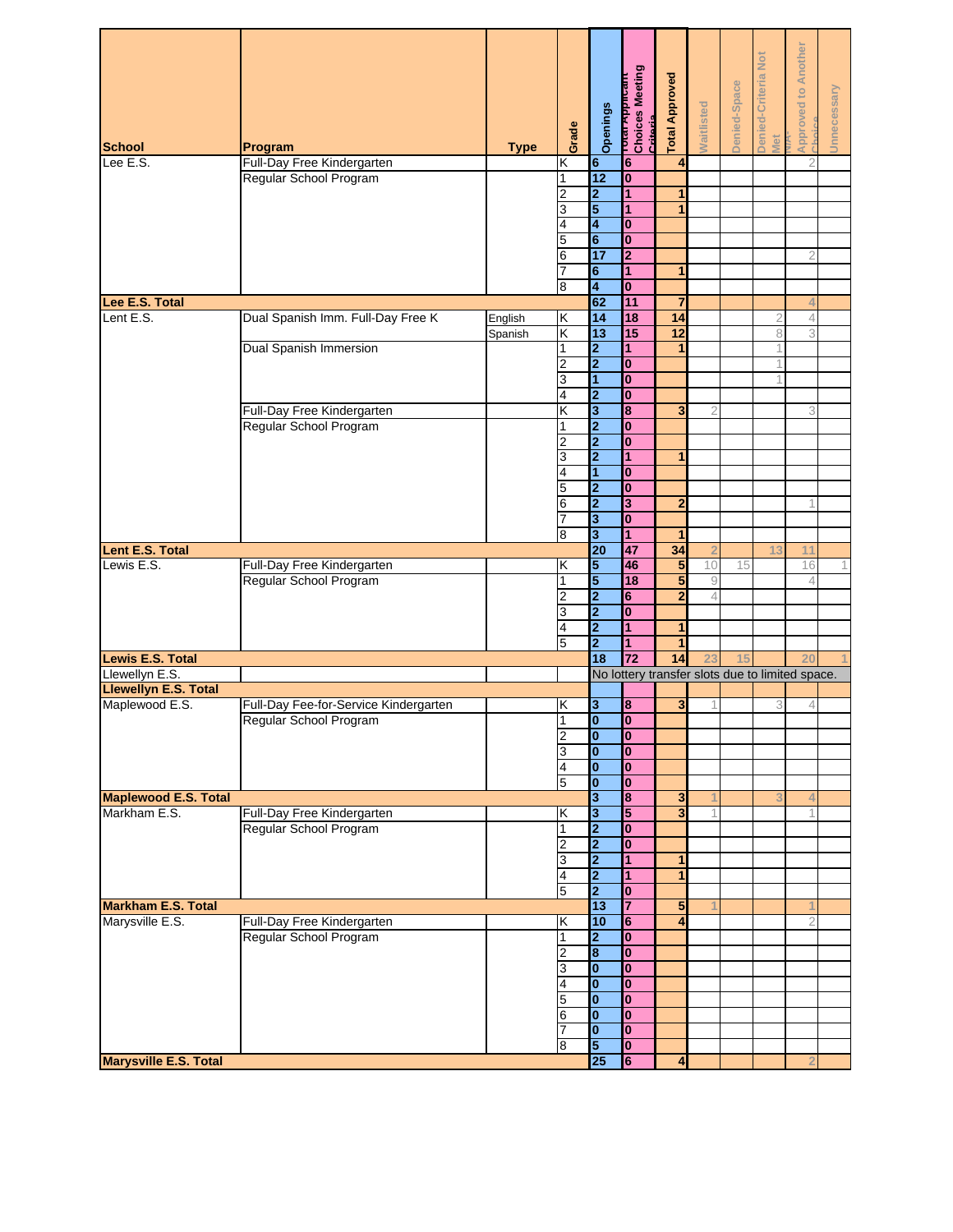| <b>School</b>                               | Program                                                                           | <b>Type</b> | Grade          | Openings                      | _i vua <del>∧</del> ppincant<br>Choices Meeting<br>Critoria | <b>Total Approved</b>            | <b>Waitlisted</b> | Denied-Space | Denied-Criteria Not<br>Met | <b>Approved to Another</b>                      | Unnecessary    |
|---------------------------------------------|-----------------------------------------------------------------------------------|-------------|----------------|-------------------------------|-------------------------------------------------------------|----------------------------------|-------------------|--------------|----------------------------|-------------------------------------------------|----------------|
| Mt. Tabor M.S.                              | Japanese Immersion                                                                |             | 6              | $\overline{\mathbf{2}}$       | 1                                                           | 1                                |                   |              | 3                          |                                                 |                |
|                                             |                                                                                   |             | 7              | $\overline{\mathbf{0}}$       | $\bf{0}$                                                    |                                  |                   |              |                            |                                                 |                |
|                                             |                                                                                   |             | 8              | $\overline{\mathbf{0}}$<br>90 | $\mathbf{0}$<br>121                                         | 85                               |                   |              |                            |                                                 |                |
|                                             | Regular School Program                                                            |             | 6<br>7         | 30                            | 9                                                           | 8                                |                   |              |                            | 36                                              | $\mathfrak 2$  |
|                                             |                                                                                   |             | 8              | $\mathbf{0}$                  | $\mathbf{0}$                                                |                                  |                   |              |                            |                                                 |                |
| Mt. Tabor M.S. Total                        |                                                                                   |             |                | 122                           | 131                                                         | 94                               |                   |              |                            | 37                                              | $\overline{2}$ |
|                                             | Ockley Green Arts Schod Full-Day Free Kindergarten                                |             | κ              | 50                            | 45                                                          | 38                               |                   |              |                            |                                                 |                |
|                                             | Regular School Program                                                            |             | 1<br>2         | $\overline{2}$<br>6           | 5<br>4                                                      | $\overline{2}$<br>$\overline{2}$ | $\overline{2}$    |              |                            | 2                                               |                |
|                                             |                                                                                   |             | 3              | $\overline{\mathbf{2}}$       | $\overline{2}$                                              | 1                                |                   |              |                            |                                                 |                |
|                                             |                                                                                   |             | 4              | 10                            | 3                                                           | 3                                |                   |              |                            |                                                 |                |
|                                             |                                                                                   |             | 5              | 12                            | 3                                                           | 1                                |                   |              |                            |                                                 |                |
|                                             |                                                                                   |             | 6              | 50                            | 25                                                          | 13                               |                   |              |                            | 12                                              |                |
|                                             |                                                                                   |             | 8              | 40<br>40                      | 6<br>$\overline{\mathbf{2}}$                                | $\overline{2}$<br>1              |                   |              |                            | 4                                               |                |
| <b>Ockley Green Arts School Total</b>       |                                                                                   |             |                | 212                           | 95                                                          | 63                               |                   |              |                            | 30                                              |                |
| Peninsula E.S.                              | Full-Day Free Kindergarten                                                        |             | Κ              | 10                            | 19                                                          | 11                               | 3                 | 1            |                            | 4                                               |                |
|                                             | Regular School Program                                                            |             | 1              | 5                             | $\mathbf{2}$                                                | 1                                |                   |              |                            |                                                 |                |
|                                             |                                                                                   |             | 2              | 5                             | 1                                                           | 1                                |                   |              |                            |                                                 |                |
|                                             |                                                                                   |             | 3<br>4         | 5<br>$\overline{2}$           | 4<br>3                                                      | 3<br>$\overline{2}$              |                   |              |                            |                                                 |                |
|                                             |                                                                                   |             | 5              | 5                             | 4                                                           | $\overline{2}$                   |                   |              |                            |                                                 |                |
|                                             |                                                                                   |             | 6              | 10                            | 23                                                          | 10                               | 3                 |              |                            | 9                                               |                |
|                                             |                                                                                   |             |                | 5                             | $\overline{2}$                                              | $\overline{2}$                   |                   |              |                            |                                                 |                |
|                                             |                                                                                   |             | 8              | $\bf{0}$                      | $\bf{0}$                                                    |                                  |                   |              |                            |                                                 |                |
| Peninsula E.S. Total<br>Richmond E.S.       |                                                                                   |             |                | 47<br>36                      | 58<br>47                                                    | 32<br>36                         | 10                | 2            |                            | 17                                              |                |
|                                             | Japanese Imm. Full-Day Fee-for-Svc PK<br>Japanese Imm. Full-Day Fee-for-Service K |             | <b>PK</b><br>κ | $\overline{71}$               | 125                                                         | $\overline{71}$                  | 30                | 1<br>17      | 6<br>13                    |                                                 |                |
|                                             | Japanese Immersion                                                                |             | 1              | 4                             | 12                                                          | 4                                | 3                 | 4            |                            |                                                 |                |
|                                             |                                                                                   |             | 2              | $\overline{2}$                | 8                                                           | $\overline{2}$                   | 6                 |              |                            |                                                 |                |
|                                             |                                                                                   |             | 3              | 11                            | $\bf{0}$                                                    |                                  |                   |              |                            |                                                 |                |
|                                             |                                                                                   |             | 4<br>5         | 22<br>5                       | $\overline{2}$<br>1                                         | $\overline{2}$                   |                   |              |                            |                                                 |                |
| <b>Richmond E.S. Total</b>                  |                                                                                   |             |                | 151                           | 195                                                         | 116                              | 49                |              | 21                         |                                                 |                |
| Rieke E.S.                                  | Full-Day Fee-for-Service Kindergarten                                             |             | Κ              | 5                             | 12                                                          | 5                                | 4                 |              |                            | 3                                               |                |
|                                             | Regular School Program                                                            |             | 1              | $\overline{\mathbf{0}}$       | O                                                           |                                  |                   |              |                            |                                                 |                |
|                                             |                                                                                   |             | 2              | $\bf{0}$                      | $\bf{0}$                                                    |                                  |                   |              |                            |                                                 |                |
|                                             |                                                                                   |             | 3<br>4         | $\bf{0}$<br>$\bf{0}$          | $\mathbf{0}$<br>$\bf{0}$                                    |                                  |                   |              |                            |                                                 |                |
|                                             |                                                                                   |             | 5              | $\bf{0}$                      | $\bf{0}$                                                    |                                  |                   |              |                            |                                                 |                |
| <b>Rieke E.S. Total</b>                     |                                                                                   |             |                | 5                             | 12                                                          | 5                                |                   |              |                            |                                                 |                |
| Rigler E.S.                                 |                                                                                   |             |                |                               |                                                             |                                  |                   |              |                            | No lottery transfer slots due to limited space. |                |
| <b>Rigler E.S. Total</b><br>Rosa Parks E.S. | Full-Day Free Kindergarten                                                        |             | Κ              | 1                             | 8                                                           | 1                                | 2                 |              |                            | 5                                               |                |
|                                             | Regular School Program                                                            |             | 1              | 3                             | $\mathbf{1}$                                                | 1                                |                   |              |                            |                                                 |                |
|                                             |                                                                                   |             | 2              | 4                             | $\bf{0}$                                                    |                                  |                   |              |                            |                                                 |                |
|                                             |                                                                                   |             | 3              | $\overline{1}$                | $\overline{2}$                                              | 1                                |                   |              |                            |                                                 |                |
|                                             |                                                                                   |             | 4              | 1                             | $\bf{0}$                                                    |                                  |                   |              |                            |                                                 |                |
| <b>Rosa Parks E.S. Total</b>                |                                                                                   |             | 5              | 1<br>11                       | $\mathbf{0}$<br>11                                          | 3                                | 3                 |              |                            |                                                 |                |
| Roseway Heights                             | Full-Day Free Kindergarten                                                        |             | Κ              | 10                            | 33                                                          | 10                               | 5                 | 10           |                            | 8                                               |                |
|                                             | Regular School Program                                                            |             | 1              | 5                             | 4                                                           | $\overline{2}$                   |                   |              |                            | 2                                               |                |
|                                             |                                                                                   |             | 2              | 5                             | $\overline{2}$                                              | 1                                |                   |              |                            |                                                 |                |
|                                             |                                                                                   |             | 3              | 5                             | 3                                                           | 2                                |                   |              |                            |                                                 |                |
|                                             |                                                                                   |             | 4<br>5         | 5<br>5                        | $\overline{2}$<br>2                                         | $\overline{2}$                   |                   |              |                            |                                                 |                |
|                                             |                                                                                   |             | 6              | 5                             | 6                                                           | 4                                |                   |              |                            | 2                                               |                |
|                                             |                                                                                   |             |                | $\overline{\mathbf{5}}$       | $\overline{\mathbf{3}}$                                     | $\overline{2}$                   |                   |              |                            |                                                 |                |
|                                             |                                                                                   |             | 8              | 5                             | $\bf{0}$                                                    |                                  |                   |              |                            |                                                 |                |
| <b>Roseway Heights Total</b>                |                                                                                   |             |                | 50                            | 55                                                          | 24                               |                   | 10           |                            | 16                                              |                |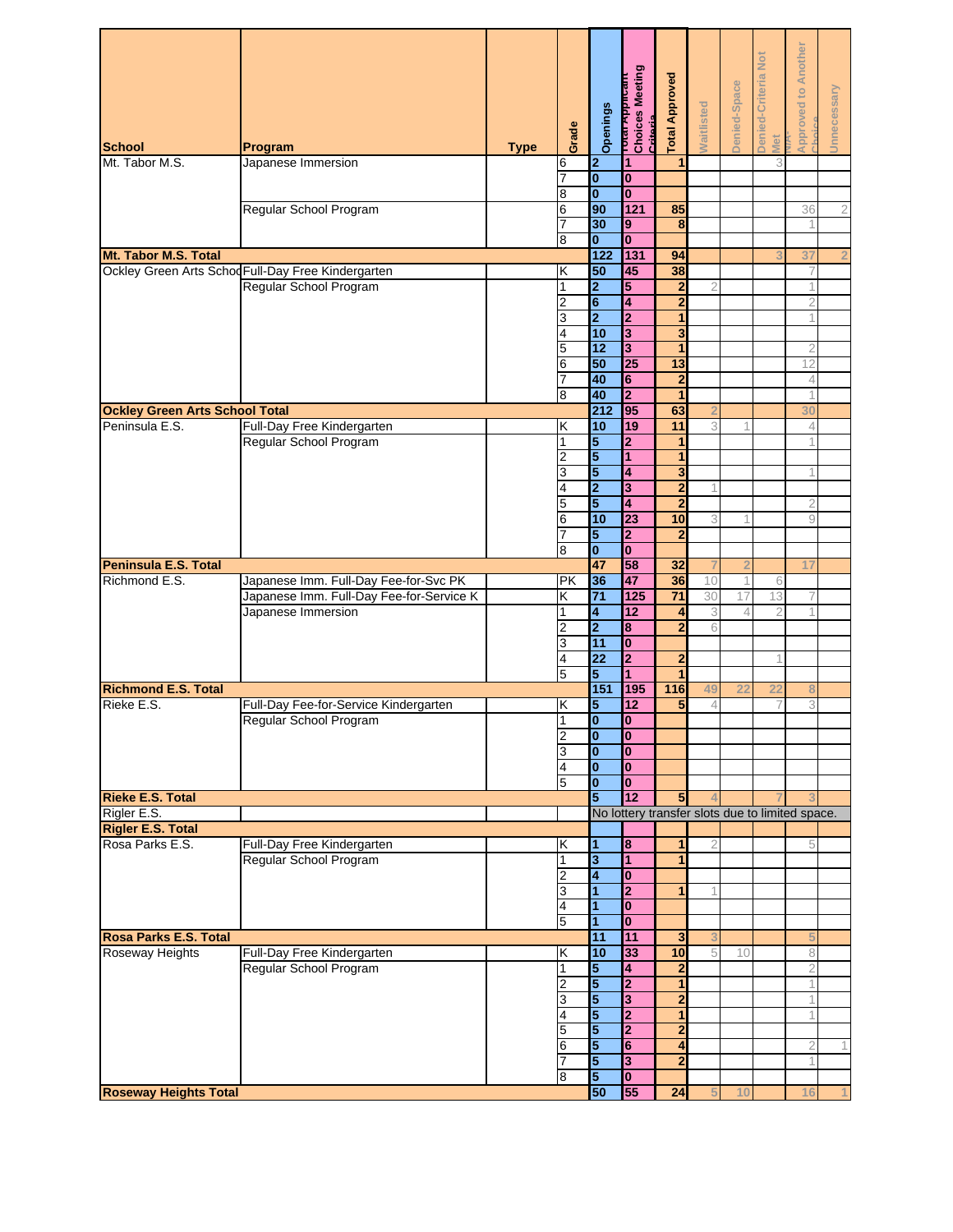| <b>School</b>                        | Program                                                         | <b>Type</b> | Grade                   | Openings                                  | וסטונפs Meeting<br>Choices Meeting<br>Critorio | <b>Total Approved</b>   | <b>Naitlisted</b>   | Denied-Space | Denied-Criteria Not<br>Met | <b>Approved to Another</b>                      | Unnecessary |
|--------------------------------------|-----------------------------------------------------------------|-------------|-------------------------|-------------------------------------------|------------------------------------------------|-------------------------|---------------------|--------------|----------------------------|-------------------------------------------------|-------------|
| Sabin E.S.                           | Full-Day Free Kindergarten                                      |             | Κ                       | $\sqrt{5}$                                | 69                                             | $\overline{\mathbf{5}}$ | 1                   | 47           |                            | 16                                              |             |
|                                      | Regular School Program                                          |             | 1                       | 7                                         | 14                                             | 7                       | 3                   |              |                            | 4                                               |             |
|                                      |                                                                 |             | $\overline{c}$          | 4                                         | 7                                              | 3                       | $\overline{2}$      |              |                            | 2                                               |             |
|                                      |                                                                 |             | 3                       | $\overline{9}$                            | $\overline{7}$                                 | 5                       |                     |              |                            | 2                                               |             |
|                                      |                                                                 |             | 4<br>5                  | 1<br>$\overline{1}$                       | 6<br>5                                         | 1<br>$\overline{2}$     | 4<br>$\overline{2}$ |              |                            |                                                 |             |
|                                      |                                                                 |             | 6                       | 1                                         | 13                                             | 1                       | 1                   |              |                            | 11                                              |             |
|                                      |                                                                 |             |                         | 5                                         | 0                                              |                         |                     |              |                            |                                                 |             |
|                                      |                                                                 |             | 8                       | $\overline{7}$                            | $\overline{2}$                                 | 1                       |                     |              |                            |                                                 |             |
| Sabin E.S. Total                     |                                                                 |             |                         | 40                                        | $123$                                          | 25                      | 13                  | 47           |                            | 38                                              |             |
| Scott E.S.                           |                                                                 |             |                         |                                           |                                                |                         |                     |              |                            | No lottery transfer slots due to limited space. |             |
| <b>Scott E.S. Total</b>              |                                                                 |             |                         |                                           |                                                |                         |                     |              |                            |                                                 |             |
| Sellwood M.S.                        | Regular School Program                                          |             | 6                       | 50<br>15                                  | 39<br>$\overline{2}$                           | 24<br>$\mathbf{2}$      |                     |              |                            | 15                                              |             |
|                                      |                                                                 |             | 8                       | 15                                        | 3                                              | 1                       |                     |              |                            | $\overline{2}$                                  |             |
| <b>Sellwood M.S. Total</b>           |                                                                 |             |                         | 80                                        | 44                                             | $\overline{27}$         |                     |              |                            | 17                                              |             |
| Sitton E.S.                          | Full-Day Free Kindergarten                                      |             | Κ                       | 1                                         | $\overline{2}$                                 |                         |                     |              |                            |                                                 |             |
|                                      | Regular School Program                                          |             | 1                       | $\overline{1}$                            | 1                                              | 1                       |                     |              |                            |                                                 |             |
|                                      |                                                                 |             | 2                       | 1                                         | $\bf{0}$                                       |                         |                     |              |                            |                                                 |             |
|                                      |                                                                 |             | 3                       | $\overline{1}$<br>4                       | $\bf{0}$<br>$\mathbf{0}$                       |                         |                     |              |                            |                                                 |             |
|                                      |                                                                 |             | 4<br>5                  | 10                                        | $\bf{0}$                                       |                         |                     |              |                            |                                                 |             |
| <b>Sitton E.S. Total</b>             |                                                                 |             |                         | 18                                        | 3                                              | $\mathbf{2}$            |                     |              |                            |                                                 |             |
| Skyline E.S.                         | Full-Day Fee-for-Service Kindergarten                           |             | Κ                       | 8                                         | 12                                             | $\overline{\mathbf{8}}$ | 2                   |              |                            | 2                                               |             |
|                                      | Regular School Program                                          |             | 1                       | 1                                         | $\overline{2}$                                 | 1                       |                     |              |                            |                                                 |             |
|                                      |                                                                 |             | 2                       | 5                                         | 1                                              | 1                       |                     |              |                            |                                                 |             |
|                                      |                                                                 |             | 3<br>4                  | 3                                         | 1                                              |                         |                     |              |                            |                                                 |             |
|                                      |                                                                 |             | 5                       | $\overline{\mathbf{2}}$<br>2              | 2<br>2                                         | $\overline{2}$<br>1     |                     |              |                            |                                                 |             |
|                                      |                                                                 |             | 6                       | 6                                         | $\overline{7}$                                 | 4                       |                     |              |                            | 3                                               |             |
|                                      |                                                                 |             | 7                       | 4                                         | 3                                              | $\overline{2}$          |                     |              |                            |                                                 |             |
|                                      |                                                                 |             | 8                       | 0                                         | $\bf{0}$                                       |                         |                     |              |                            |                                                 |             |
| <b>Skyline E.S. Total</b>            |                                                                 |             |                         | 31                                        | 30                                             | 19                      |                     |              |                            |                                                 |             |
| Stephenson E.S.                      | Full-Day Fee-for-Service Kindergarten<br>Regular School Program |             | Κ<br>1                  | 12<br>$\mathbf{0}$                        | 16<br>$\bf{0}$                                 | 12                      | 3                   |              |                            |                                                 |             |
|                                      |                                                                 |             | 2                       | $\bf{0}$                                  | $\bf{0}$                                       |                         |                     |              |                            |                                                 |             |
|                                      |                                                                 |             | 3                       | $\overline{3}$                            | $\overline{4}$                                 | $\overline{\mathbf{3}}$ | 1                   |              |                            |                                                 |             |
|                                      |                                                                 |             | $\overline{\mathbf{4}}$ | 5                                         | 1                                              | 1                       |                     |              |                            |                                                 |             |
|                                      |                                                                 |             | 5                       | $\bf{0}$                                  | $\mathbf{0}$                                   |                         |                     |              |                            |                                                 |             |
| <b>Stephenson E.S. Total</b>         | Sunnyside Environmenta Full-Day Fee-for-Service Kindergarten    |             | Κ                       | 20<br>10                                  | 21<br>56                                       | 16<br>10                | 4<br>10             | 18           |                            | 18                                              |             |
|                                      | Focus Option                                                    |             | 1                       | 0                                         | $\mathbf{0}$                                   |                         |                     |              |                            |                                                 |             |
|                                      |                                                                 |             | 2                       | $\overline{\mathbf{0}}$                   | $\bf{0}$                                       |                         |                     |              |                            |                                                 |             |
|                                      |                                                                 |             | 3                       | $\bf{0}$                                  | 0                                              |                         |                     |              |                            |                                                 |             |
|                                      |                                                                 |             | 4                       | $\bf{0}$                                  | $\overline{\mathbf{0}}$                        |                         |                     |              |                            |                                                 |             |
|                                      |                                                                 |             | 5                       | O<br>$\overline{22}$                      | $\bf{0}$<br>110                                | 22                      | 10                  | 29           |                            | 49                                              |             |
|                                      |                                                                 |             | 6                       | 1                                         | 8                                              | 1                       | 5                   |              |                            | $\overline{2}$                                  |             |
|                                      |                                                                 |             | 8                       | 1                                         | $6\phantom{a}$                                 | 1                       | 3                   |              |                            | $\overline{2}$                                  |             |
| <b>Sunnyside Environmental Total</b> |                                                                 |             |                         | 34                                        | 180                                            | 34                      | 28                  | 47           |                            | 71                                              |             |
| Vernon E.S.                          | Full-Day Free Kindergarten                                      |             | Κ                       | $\overline{\mathbf{2}}$                   | 11                                             | $\overline{2}$          | $\overline{4}$      |              |                            | 5                                               |             |
|                                      | Regular School Program                                          |             | 1                       | $\overline{\mathbf{2}}$                   | 4                                              | 3                       |                     |              |                            |                                                 |             |
|                                      |                                                                 |             | 2<br>3                  | $\overline{1}$<br>$\overline{\mathbf{2}}$ | $\bf{0}$<br>$\overline{1}$                     | 1                       |                     |              |                            |                                                 |             |
|                                      |                                                                 |             | 4                       | $\bf{0}$                                  | $\bf{0}$                                       |                         |                     |              |                            |                                                 |             |
|                                      |                                                                 |             | 5                       | $\bf{0}$                                  | $\bf{0}$                                       |                         |                     |              |                            |                                                 |             |
|                                      |                                                                 |             | 6                       | 5                                         | $\bf{0}$                                       |                         |                     |              |                            |                                                 |             |
|                                      |                                                                 |             |                         | 5                                         | 1                                              | 1                       |                     |              |                            |                                                 |             |
|                                      |                                                                 |             | 8                       | $\overline{\mathbf{5}}$                   | $\bf{0}$                                       |                         |                     |              |                            |                                                 |             |
| Vernon E.S. Total                    |                                                                 |             |                         | 22                                        | 17                                             | $\overline{7}$          | 5                   |              |                            |                                                 |             |